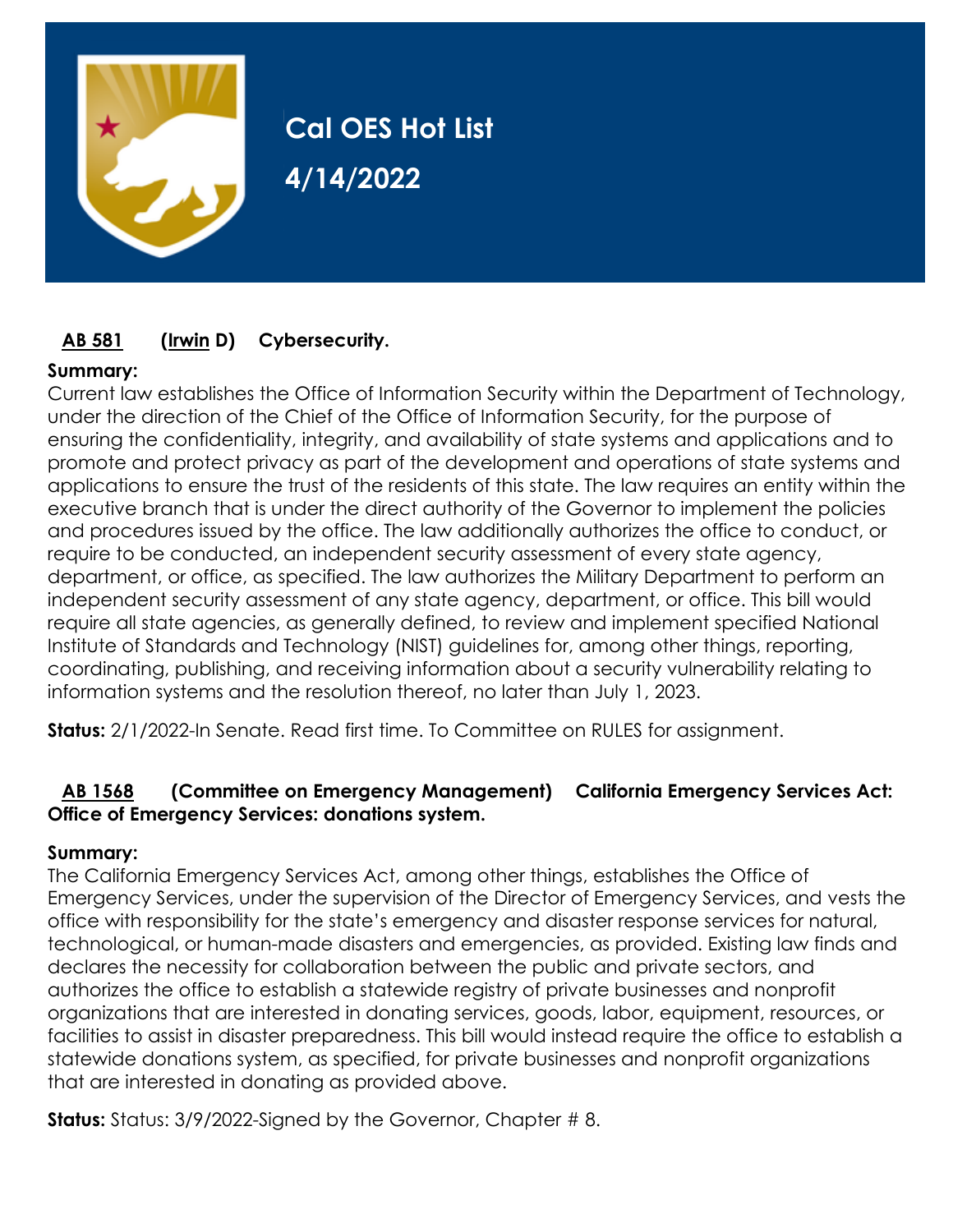# **[AB 1611](https://ctweb.capitoltrack.com/public/publishbillinfo.aspx?bi=orXL7o%2f1jXj%2fA3DLPaH8Af8WlKDIpxQeN%2f%2fgJGI1E4m2cHWbvDE8bp3jOMGzaLOX) [\(Davies](http://ad73.asmrc.org/) R) Oil spills: potential casualties with submerged oil pipelines: vessels: reporting.**

# **Summary:**

The Lempert-Keene-Seastrand Oil Spill Prevention and Response Act generally requires the administrator for oil spill response, acting at the direction of the Governor, to implement activities relating to oil spill response, including emergency drills and preparedness, and oil spill containment and cleanup. The act requires, without regard to intent or negligence, any party responsible for the discharge or threatened discharge of oil in waters of the state to report the discharge immediately to the Office of Emergency Services. The act makes it a crime to fail to notify the office in violation of that requirement. This bill would require a potential casualty with a submerged oil pipeline, as described, to be treated as a threatened discharge of oil in waters of the state pursuant to the above-specified reporting provision of the Lempert-Keene-Seastrand Oil Spill Prevention and Response Act. The bill would require the operator of a vessel involved in a potential casualty with a submerged oil pipeline to immediately report the potential casualty to the office and would subject a vessel operator who fails to make that report to a civil penalty of not less than \$10,000 and not more than \$1,000,000 for each violation. The bill would require a court to consider specified factors in determining the amount of the civil penalty to be assessed.

**Status:** 4/7/2022-Re-referred to Committee on APPROPRIATIONS.

# **[AB 1640](https://ctweb.capitoltrack.com/public/publishbillinfo.aspx?bi=FPF62MNYIgD5vfmc7HzXnSQLHZinQQECc68fEzVnxam1C2cO1rnPkgyZvGTp%2fPj1) [\(Ward](https://a78.asmdc.org/) D) Office of Planning and Research: regional climate networks: regional climate adaptation and resilience action plans.**

# **Summary:**

Current law requires, by July 1, 2017, and every 3 years thereafter, the Natural Resources Agency to update, as prescribed, the state's climate adaptation strategy, known as the Safeguarding California Plan. Existing law establishes the Office of Planning and Research in state government in the Governor's office. Current law establishes the Integrated Climate Adaptation and Resiliency Program to be administered by the office to coordinate regional and local efforts with state climate adaptation strategies to adapt to the impacts of climate change, as prescribed. This bill would authorize eligible entities, as defined, to establish and participate in a regional climate network, as defined. The bill would require the office, through the program, to encourage the inclusion of eligible entities with land use planning and hazard mitigation planning authority into regional climate networks.

**Status:** 3/24/2022 Re-refer to Committee on APPROPRIATIONS

# **[AB 1648](https://ctweb.capitoltrack.com/public/publishbillinfo.aspx?bi=FPF62MNYIgD5vfmc7HzXnfpdQRgGF7TGlpONXE6mBNFylbrHx3J2VRFTJ2GcMsAr) [\(Maienschein](https://a77.asmdc.org/) D) Disaster preparedness: local government: animal wildfire evacuation plan.**

# **Summary:**

Would require a city or county that requires a kennel license or permit to operate a kennel within its jurisdiction, to require, as a condition for obtaining the kennel license or permit, that the kennel owner create and submit to the city or county an animal natural disaster evacuation plan for any kennel covered by the license or permit. The bill would require an animal disaster evacuation plan to include, at a minimum, specified information, including contact information for the primary and secondary kennel emergency contact persons and the kennel facility floor plan. By imposing a new duty on local government, this bill would impose a state-mandated local program.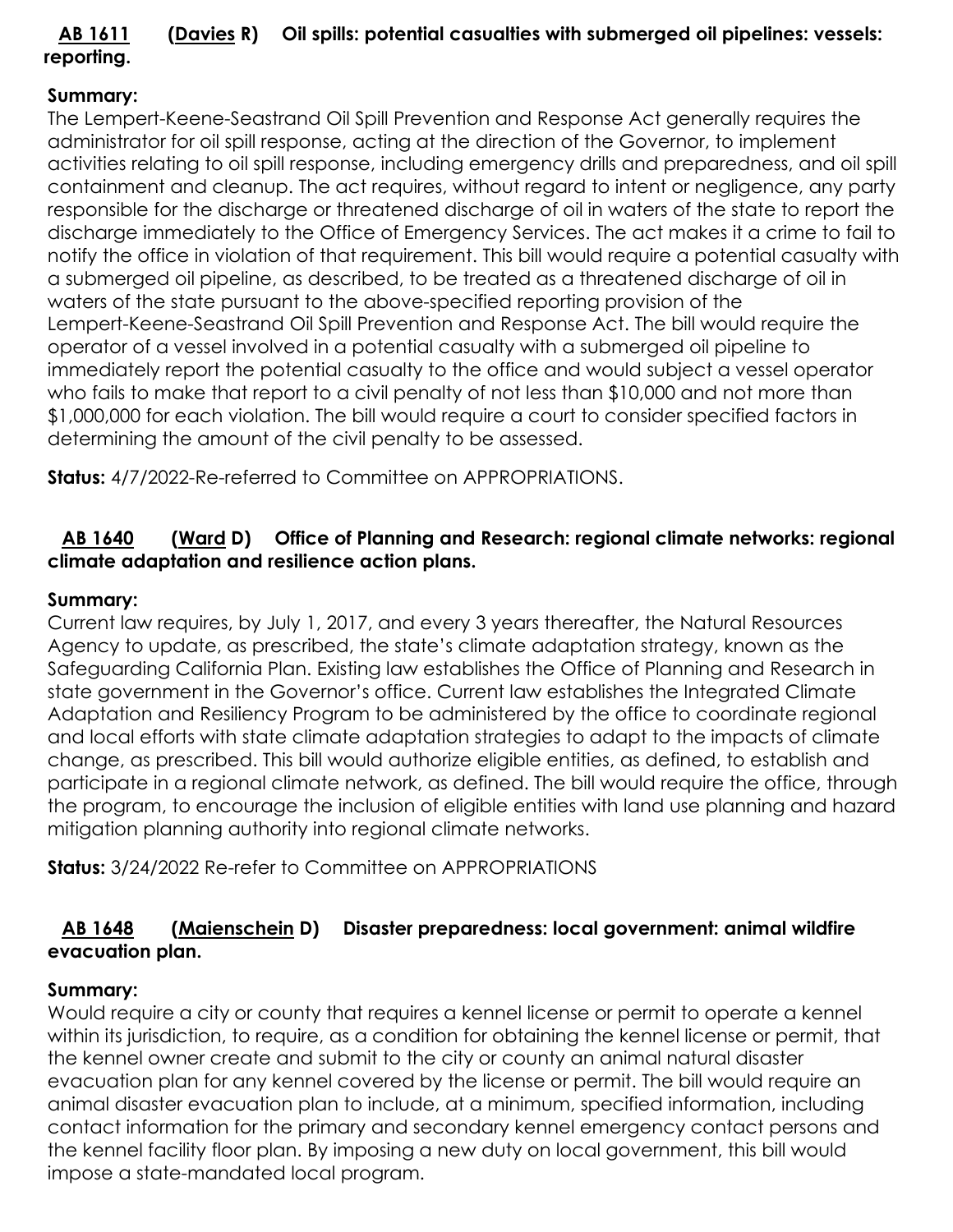# **[AB 1657](https://ctweb.capitoltrack.com/public/publishbillinfo.aspx?bi=YmYdJxfO%2blj1bSLP%2bWsAgNPLAqdHr5h%2fitu7t0ZCd9jTcTLwnLlUG%2fQTW0ingdmw) [\(Nguyen](https://ad72.asmrc.org/) R) Oil spills: reporting: waters of the United States.**

# **Summary:**

The Lempert-Keene-Seastrand Oil Spill Prevention and Response Act generally requires the administrator for oil spill response, acting at the direction of the Governor, to implement activities relating to oil spill response, including drills and preparedness, and oil spill containment and cleanup. The act requires, without regard to intent or negligence, any party responsible for the discharge or threatened discharge of oil in waters of the state to report the discharge immediately to the Office of Emergency Services. The act makes it a crime to fail to notify the office in violation of that requirement. This bill would expand that requiring to also require, without regard to intent or negligence, any party responsible for the discharge or threatened discharge of oil in waters of the United States that may reach or impact waters of the state to report the discharge immediately to the office.

**Status:** 3/22/2022-From committee: Do pass and re-refer to Committee on APPROPRIATIONS with recommendation: To Consent Calendar. (Ayes 11. Noes 0.) (March 21).

# **[AB 1658](https://ctweb.capitoltrack.com/public/publishbillinfo.aspx?bi=YmYdJxfO%2blj1bSLP%2bWsAgBw1TU3qMUuU3BxzR6gEs053TmB%2b5dw3iaMlD2KQ4tZ%2b) [\(Nguyen](https://ad72.asmrc.org/) R) Office of Oil Spill Prevention and Response: best practices: local oil spill response plan.**

#### **Summary:**

The Lempert-Keene-Seastrand Oil Spill Prevention and Response Act requires the administrator of the Office of Oil Spill Prevention and Response, taking into consideration the California oil spill contingency plan, to promulgate regulations regarding the adequacy of oil spill elements of area plans adopted pursuant to specified existing law. The act authorizes the administrator to offer, to a unified program agency with jurisdiction over or directly adjacent to waters of the state, a grant to complete, update, or revise an oil spill element of the area plan. The act requires each oil spill element prepared under those provisions to be consistent with the local government's local coastal program, the California oil spill contingency plan, and the National Contingency Plan. This bill would delete the requirement that each oil spill element prepared under those provisions be consistent with the local government's local coastal program, the California oil spill contingency plan, and the National Contingency Plan, and would instead require that each oil spill element prepared under those provisions be consistent with the area contingency plan.

**Status:** 3/22/2022-From committee: Do pass and re-refer to Committee on APPROPRIATIONS with recommendation: To Consent Calendar. (Ayes 11. Noes 0.) (March 21).

# **[AB 1664](https://ctweb.capitoltrack.com/public/publishbillinfo.aspx?bi=rZwygecjBq7hdopAn%2fpe73kZ4a2yq1DF5xM%2bumls1rAYZ9viAUoYLjFfTBzQl0xE) [\(Gabriel](https://a45.asmdc.org/) D) California State Nonprofit Security Grant Program.**

# **Summary:**

Current law, until January 1, 2025, establishes the California State Nonprofit Security Grant Program under the administration of the Director of Emergency Services to improve the physical security of nonprofit organizations that are at high risk of violent attacks or hate crimes due to ideology, beliefs, or mission, and repeals these provisions on that date. This bill would delete the repeal of those provisions, thereby indefinitely extending the operation of that program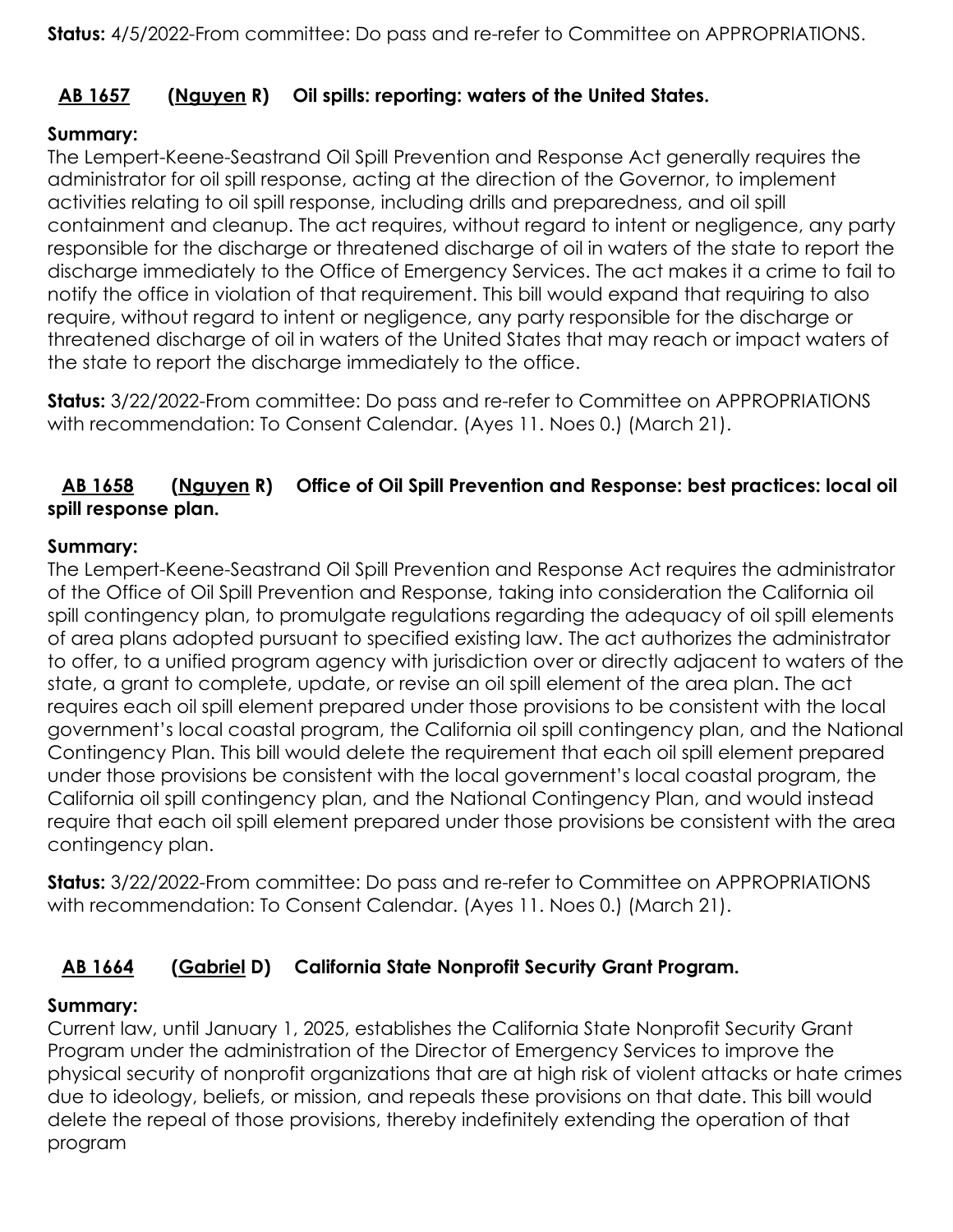**Status:** 4/5/2022-From committee: Do pass and re-refer to Committee on APPROPRIATIONS. with recommendation: To Consent Calendar. (Ayes 7. Noes 0.)

# **[AB 1687](https://ctweb.capitoltrack.com/public/publishbillinfo.aspx?bi=tFbZ0B7S02yu3OfuUeP6sXg%2fOIEOHZ6LaqNrxqmzlRPRRGyu7ELSJEi%2b8ZMK0jnj) [\(Seyarto](https://ad67.asmrc.org/) R) California Emergency Services Act: Governor's powers: suspension of statutes and regulations.**

#### **Summary:**

The California Emergency Services Act (CESA), among other things, authorizes the Governor to proclaim a state of emergency under certain circumstances and provides that a state of war emergency exists, with or without proclamation by the Governor, when specified conditions exist. During a state of war emergency or a state of emergency, the CESA authorizes the Governor to suspend any regulatory statute, or statute prescribing the procedure for the conduct of state business, or the orders, rules, or regulations of any state agency where the Governor determines and declares that strict compliance with any statute, order, rule, or regulation would in any way prevent, hinder, or delay the mitigation of the effects of the emergency. This bill would provide that the Governor may only suspend a statute or regulation during a state of emergency or state of war emergency, as described above, in connection with the specific conditions of emergency proclaimed by the Governor or state of war emergency, as applicable.

**Status:** 2/3/2022-Referred to Committee on EMERGENCY MANAGEMENT

# **[AB 1709](https://ctweb.capitoltrack.com/public/publishbillinfo.aspx?bi=VX9LTw7l21q6Br7gvchW6RXDDiRIBxwd0nmxea9z5tyYkvrnGQdviUHjA5Hm4fyE) [\(Rodriguez](https://a52.asmdc.org/) D) Income taxation: credits: blood donations.**

#### **Summary:**

Would, for taxable years beginning on or after January 1, 2023, allow a credit against the "net tax" in the amount of \$500 if the taxpayer made at least 4 donations of human whole blood or human blood components, as defined, to a specified entity. This bill would also authorize the Office of Emergency Services to enter into partnerships with private sector entities to encourage the private sector to provide meaningful incentives for individuals to make these donations.

**Status:** 3/22/2022-In committee on REVENUE & TAXATION: Hearing for testimony only.

# **[AB 1711](https://ctweb.capitoltrack.com/public/publishbillinfo.aspx?bi=VrgFw2s09%2btgTJ7ovL2EV4x1h6529gIRni7B4koVsKQGfpHutGzxzPcdOwAkwB9H) [\(Seyarto](https://ad67.asmrc.org/) R) Privacy: breach.**

# **Summary:**

Current law requires an agency or a person or business that conducts business in California that owns or licenses computerized data that includes personal information to disclose a breach of security of the system following discovery or notification of the breach in the security data to certain residents of California, as specified.This bill would require an agency to post a notice on the agency's internet website when a person or business operating a system on behalf of the agency is required to issue a security breach notification for that system pursuant to the above-described provisions, as specified.

**Status:** 3/24/2022-Re-Referred to Committee on PRIVACY & CONSUMER PROTECTION

# **[AB 1721](https://ctweb.capitoltrack.com/public/publishbillinfo.aspx?bi=uBj0S2Ye7%2b5xSagzLdxROFS0Z1mEOmaTQahrmK%2fWBDNvLYCJ9gYMoWcT5%2fc2FO1f) [\(Rodriguez](https://a52.asmdc.org/) D) California Emergency Services Act: emergency preparedness: mutual aid: seismic retrofitting soft story multifamily housing.**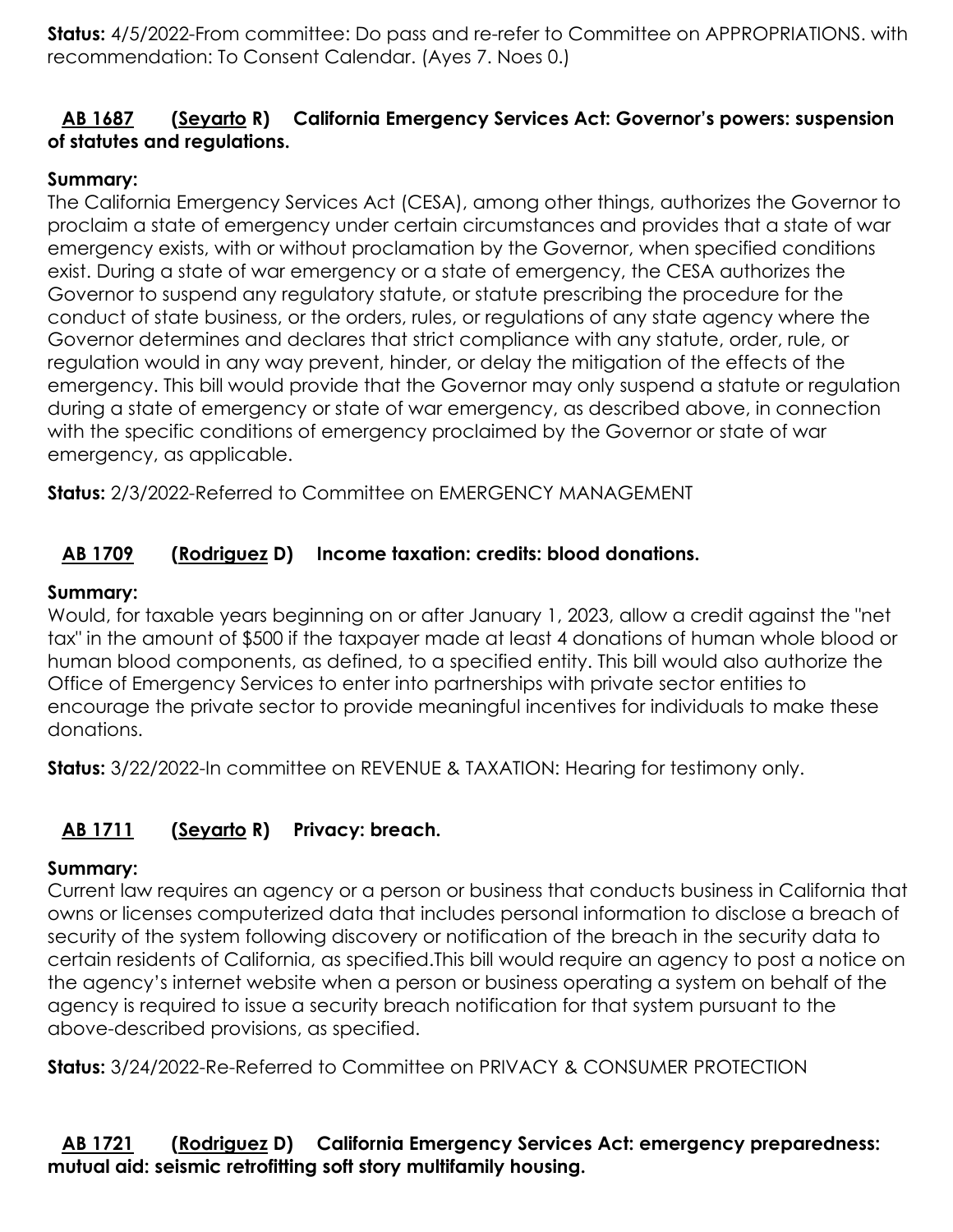#### **Summary:**

Would establish the Emergency Medical Services Mutual Aid Program, to be administered by the Office of Emergency Services (OES), to support local government efforts in responding to surges in demand for emergency medical services and provide effective mutual aid during disasters, as defined. The bill would, upon appropriation by the Legislature, require OES to provide noncompetitive grant funding to local governments, special districts, and tribes for the purpose of acquiring emergency medical services, as specified. The bill would also require OES to provide an annual report to the Legislature regarding the program, as specified. The bill would, upon appropriation by the Legislature, require the Controller to transfer \$50,000,000 to the Director of Emergency Services to effectuate these provisions.

**Status:** 4/5/2022-From committee: Do pass and re-refer to Committee. on APPROPRIATIONS. (Ayes 7. Noes 0.) (April 4).

# **[AB 1831](https://ctweb.capitoltrack.com/public/publishbillinfo.aspx?bi=jaQsqwCom%2bU3jDwSf0Qrqb4l3MMEy5Jwjw8ooJf9e0tPSSSRdRVTqNv0t50rZqqM) [\(Seyarto](https://ad67.asmrc.org/) R) The Alfred E. Alquist Seismic Safety Commission: membership.**

# **Summary:**

Current law establishes the Alfred E. Alquist Seismic Safety Commission as a separate unit within the Office of Emergency Services to, among other things, monitor and track the activities and responsibilities of various governmental agencies related to earthquake preparedness and seismic safety and to develop findings and recommendations to reduce losses and to speed recovery following a destructive earthquake. Current law requires the commission to include representatives from the fields of structural engineering, planning, fire protection, public utilities, insurance, social services, emergency services, and other local government areas that serve the public interest.This bill would also require the members of the commission to represent the field of developmental disability services.

**Status:** 2/18/2022-Referred to Committee on GOVERNMENTAL ORGANIZATION

# **[AB 1882](https://ctweb.capitoltrack.com/public/publishbillinfo.aspx?bi=5%2bakfVldhhKDGaRyK6y8cChePfiJWUS5jCp%2f45uX15nQlIrcDXdZ233oAq6zuFvF) [\(Rivas, Robert](https://a30.asmdc.org/) D) Hospitals: seismic safety.**

#### **Summary:**

The Alfred E. Alquist Hospital Facilities Seismic Safety Act of 1983 requires an owner of a general acute care inpatient hospital, no later than January 1, 2030, to either demolish, replace, or change to nonacute care use all hospital buildings not in substantial compliance with the regulations and standards developed pursuant to the act, or seismically retrofit all acute care inpatient hospital buildings so that they are in substantial compliance with those regulations and standards. Current law requires, within 60 days following the department's approval of a report relating to a general acute care hospital owner's plan to comply with those regulations and standards, a general acute hospital building owner to take specified actions, including informing the local office of emergency services or the equivalent agency, the Office of Emergency Services, and the department, of each building's expected earthquake performance. This bill would instead require general acute hospital building owners, commencing July 1, 2023, to take those actions annually until each of the hospital buildings owned by that owner are compliant with those regulations and standards.

**Status:** 4/6/2022-In committee: Set, second hearing. Hearing canceled at the request of author.

**[AB 1888](https://ctweb.capitoltrack.com/public/publishbillinfo.aspx?bi=5%2bakfVldhhKDGaRyK6y8cNqqUAAVl%2bTRSY1NDgU8LDE4Fm7TLVHln1t4OSIPCPSw) [\(Flora](https://ad12.asmrc.org/) R) School safety: City of Fresno and the Fresno Unified School District: active shooter and mass emergency coordinated response program.**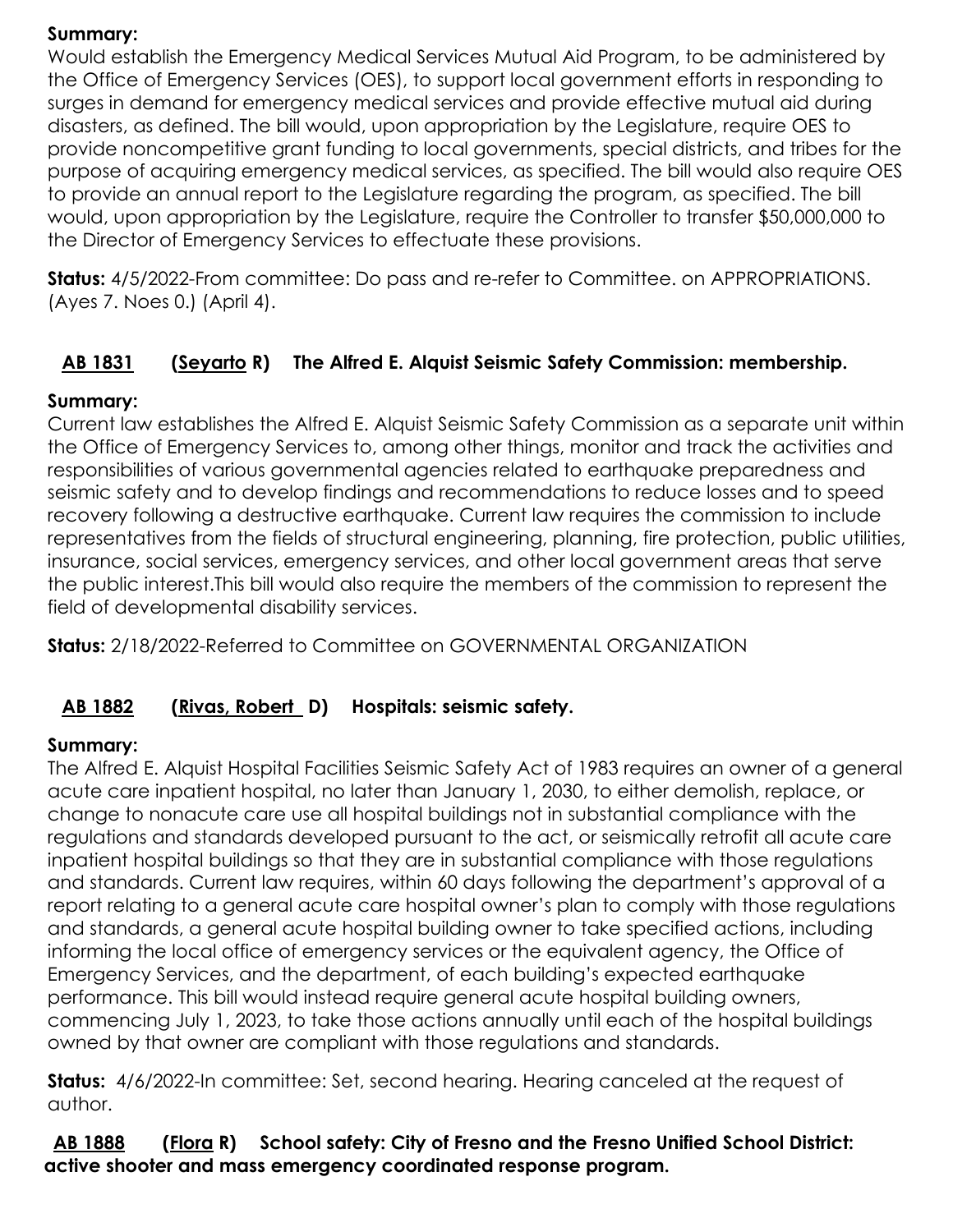#### **Summary:**

Would require the City of Fresno and the Fresno Unified School District, in collaboration with the California College and University Police Chiefs Association, to establish a pilot real-time active shooter and mass emergency coordinated response program for specified schools to provide a real-time cross-agency communication solution environment that, among other things, allows for the deploying of a secure, multimedia data communications system that enables a user base to communicate with one another, as specified, and allows for identifying system users' identity, location, and operational status during an incident. The bill would require the City of Fresno and the Fresno Unified School District, in collaboration with the California College and University Police Chiefs Association, to administer funds to enable schools, community colleges, and the California State University and their cognizant public safety, fire, and emergency response agencies to acquire, install, and maintain the solutions upon application made to the City of Fresno and the Fresno Unified School District. The bill would require the City of Fresno and the Fresno Unified School District, in collaboration with the California College and University Police Chiefs Association to make an effort to ensure the systems are deployed as soon as practicable, but not later than August 1, 2023.

**Status:** 3/31/2022-In committee: Hearing postponed by committee.

#### **[AB 1934](https://ctweb.capitoltrack.com/public/publishbillinfo.aspx?bi=7sOG7urhT8i0GuAepcv%2fXRfw1h%2boWqPwN2ohq3DQWaEhtTkv1vCkBGeyp9Eeul4F) [\(Rodriguez](https://a52.asmdc.org/) D) Office of Emergency Services: broadband communications grant program: fairgrounds.**

#### **Summary:**

Current law, the California Emergency Services Act, establishes the Office of Emergency Services within the Governor's office under the supervision of the Director of Emergency Services and makes the office responsible for the state's emergency and disaster response services for natural, technological, or man-made disasters and emergencies. Current law sets forth various provisions on fairgrounds owned or operated by a district agricultural association, the California Exposition and State Fair, county fairs, and citrus fruit fairs. This bill would, upon an appropriation by the Legislature for this purpose, require the Office of Emergency Services to establish a grant program on or before January 1, 2024, to provide fairs with grant funding for purposes of building and upgrading broadband communication infrastructure on fairgrounds. The bill would require the office to establish standards to determine how fairs receive grant funding based on the fairgrounds' need for broadband capabilities in order to service an emergency response operation.

**Status:** 4/5/2022-From committee: Do pass and re-refer to Committee on COMMUNICATIONS & CONVEYANCE with recommendation: To Consent Calendar. (Ayes 7. Noes 0.) (April 4).

#### **[AB 1988](https://ctweb.capitoltrack.com/public/publishbillinfo.aspx?bi=NKQo2AuozBRjXLe1pDoD%2bBfoohVPdeRazNynpji4VV4OVArOGZJjXtAuXrXoEpR8) [\(Bauer-Kahan](https://a16.asmdc.org/) D) Warren-911-Emergency Assistance Act and Miles Hall-988-Mental Health and Suicide Prevention Lifeline.**

#### **Summary:**

Current federal law, the National Suicide Hotline Designation Act of 2020, designates the 3-digit telephone number "988" as the universal number within the United States for the purpose of the national suicide prevention and mental health crisis hotline system operating through the National Suicide Prevention Lifeline maintained by the Assistant Secretary for Mental Health and Substance Abuse and the Veterans Crisis Line maintained by the Secretary of Veterans Affairs. This bill would change the name of the Warren-911-Emergency Assistance Act to the Warren-911-Emergency Assistance Act and Miles Hall-988-Mental Health and Suicide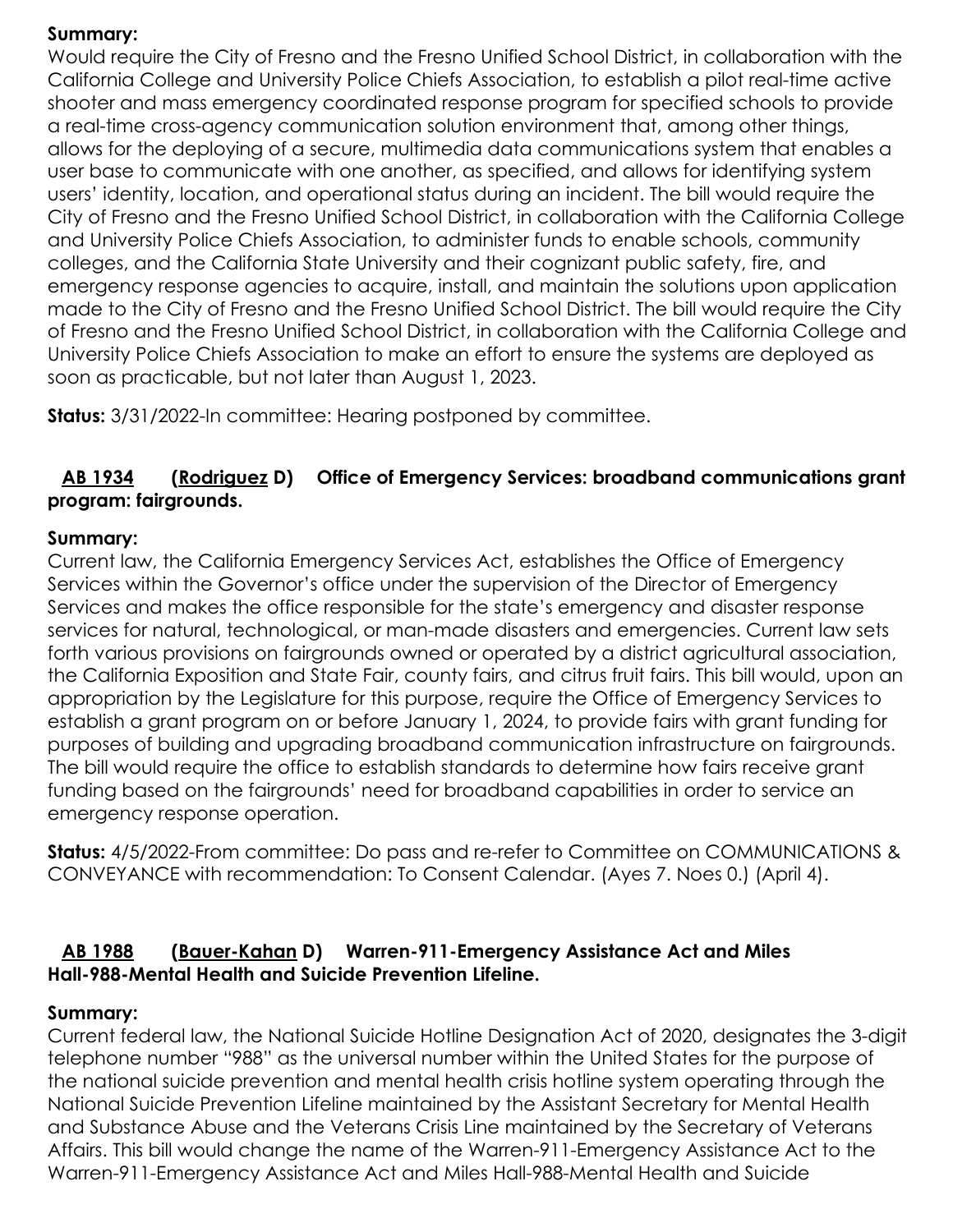Prevention Lifeline.

**Status:** 3/30/2022-Re-referred to Committee on EMERGENCY MANAGEMENT.

# **[AB 2059](https://ctweb.capitoltrack.com/public/publishbillinfo.aspx?bi=Ff7SBTlQFV3Uw3i61d36QfEn3jkz5BBr4Z0sHN5ZjwV9zzgFZ9QZ9tP5T5lY3Y%2fS) [\(Carrillo](https://a51.asmdc.org/) D) Hazardous materials business and area plans: consumer products: recordkeeping.**

#### **Summary:**

Current law requires the Secretary for Environmental Protection to implement a unified hazardous waste and hazardous materials management regulatory program, known as the unified program. This bill would expand the scope of hazardous materials subject to regulation pursuant to the hazardous waste control laws by narrowing the definition of "consumer product" to require that the commodity be present in the same form, concentration, and quantity as a product prepackaged for distribution to a consumer for personal, family, or household purposes, instead of for use by the general public, and by otherwise narrowing the exemption for consumer products from regulation of hazardous materials, as provided.

**Status:** 3/23/2022-From committee: Do pass and re-refer to Committee on APPROPRIATIONS (Ayes 8. Noes 1.) (March 22).

#### **[AB 2070](https://ctweb.capitoltrack.com/public/publishbillinfo.aspx?bi=n4h5RmWY0ag6cqXZNqYZ0i7jFVvzvaKO%2fzTaYctv3f%2brzeCuVMkM%2b9Rmn6vAH19D) [\(Bauer-Kahan](https://a16.asmdc.org/) D) Electrical corporations: wildfire mitigation: notice requirements.**

#### **Summary:**

Current law requires each electrical corporation to annually prepare and submit a wildfire mitigation plan, which includes a description of the electrical corporation's procedures for notifying customers who may be impacted by the deenergizing of electrical lines. Current law requires those procedures to direct notification to all affected public safety offices, critical first responders, health care facilities, and operators of telecommunications infrastructure. Current law prohibits an electrical corporation from recovering a fine or penalty through a rate approved by the commission. This bill would require an electrical corporation to notify a fire protection district, as defined, at least 24 hours before performing scheduled, nonemergency hot work, deploying a safety and infrastructure protection team, initiating a deenergization event, or performing a prescribed or controlled burn within the district's jurisdiction, except as provided.

**Status:** 4/4/2022 Re-referred to Committee on UTILITIES & ENERGY.

# **[AB 2129](https://ctweb.capitoltrack.com/public/publishbillinfo.aspx?bi=TeR8UyveEJgE6zIVp9xwnSh2FwFOZLQHNzArNGlMWSSc5mH4TO4JrYofgDE7pdFZ) [\(Carrillo](https://a51.asmdc.org/) D) Employment Development Department: recession plan.**

#### **Summary:**

Current law requires the Employment Development Department to develop and implement a recession plan to prepare for an increase in unemployment insurance compensation benefits claims due to an economic recession, and to provide copies of the recession plan and updates to specified legislative committees and to the Department of Finance. This bill would require the recession plan to include a summary of the actions taken by the Employment Development Department to implement recommendations contained in the recession plan previously provided to specified legislative committees and the Department of Finance.

**Status:** 4/6/2022 Re-referred to Committee on INSURANCE.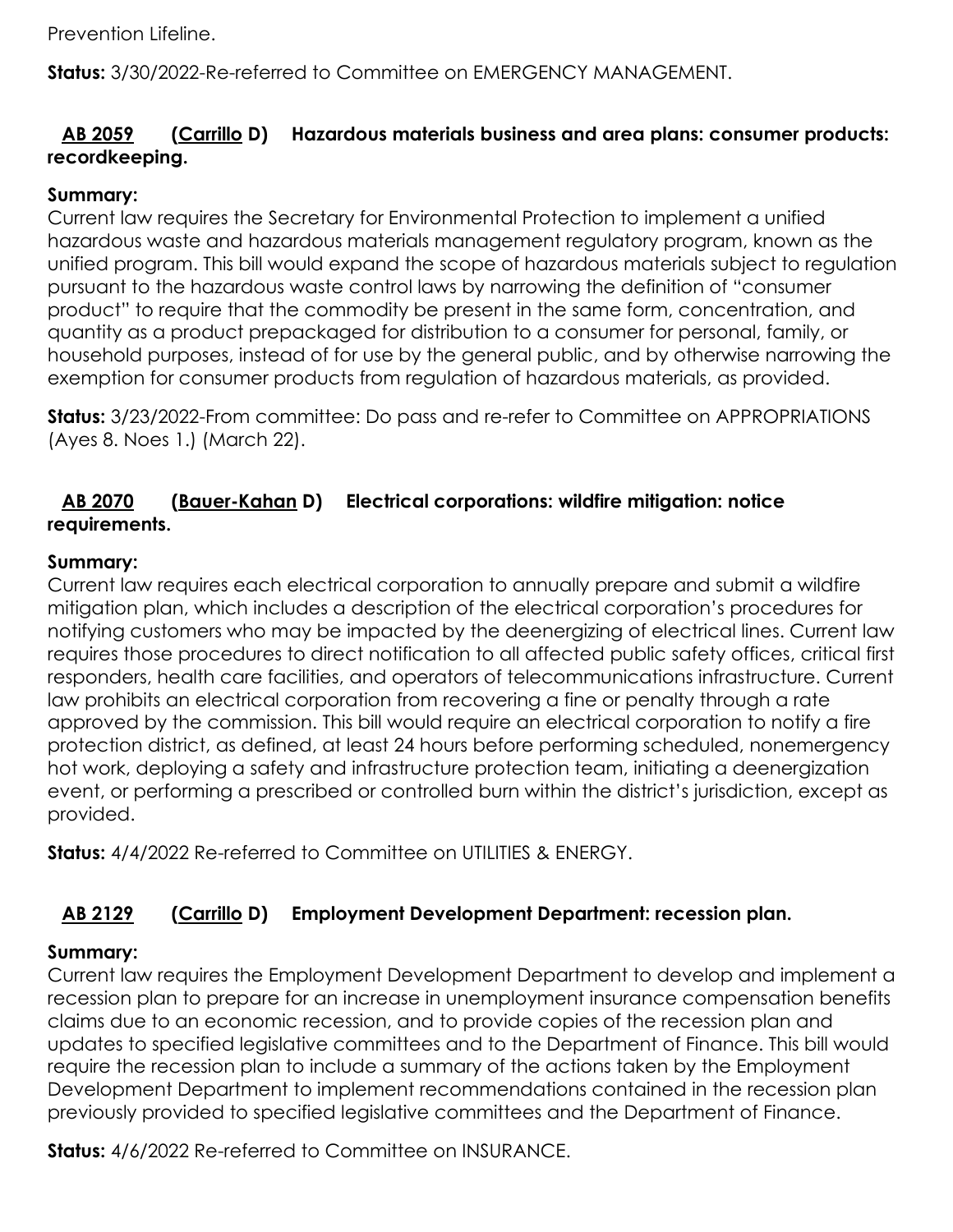# **[AB 2135](https://ctweb.capitoltrack.com/public/publishbillinfo.aspx?bi=buME%2fOarjbTgo6hVajcFlAOsIYtFwjupyvuThQhuCyn3NysyFenWdlXmfaNe9nai) [\(Irwin](https://a44.asmdc.org/) D) Information security.**

#### **Summary:**

Current law establishes the Office of Information Security within the Department of Technology for the purpose of ensuring the confidentiality, integrity, and availability of state systems and applications and to promote and protect privacy as part of the development and operations of state systems and applications to ensure the trust of the residents of this state. The law requires an entity within the executive branch that is under the direct authority of the Governor to implement the policies and procedures issued by the office. The law additionally authorizes the office to conduct, or require to be conducted, an independent security assessment of every state agency, department, or office, as specified. The law authorizes the Military Department to perform an independent security assessment of any state agency, department, or office. This bill would require these state agencies to certify, by February 1 annually, to the President pro Tempore of the Senate and the Speaker of the Assembly that the agency is in compliance with all adopted policies, standards, and procedures and to include a risk register and plan of action and milestones, as specified.

**Status:** 4/7/2022-From committee chair, with author's amendments: Amend, and re-refer to Committee on PRIVACY & CONSUMER PROTECTION. Read second time and amended.

# **[AB 2185](https://ctweb.capitoltrack.com/public/publishbillinfo.aspx?bi=yu%2f%2bRz8HV8S9DZlHZcnkCZLQIGtscvfJyWuXKo1D3sHk4WRz4AqIwR5RtUOiY4lF) [\(Weber, Akilah](https://a79.asmdc.org/) D) Forensic examinations: domestic violence.**

#### **Summary:**

Would require that victims of domestic violence have access to medical evidentiary examinations, free of charge, by Local Sexual Assault Response Teams (SART), Sexual Assault Forensic Examiner (SAFE) teams, or other qualified medical evidentiary examiners. This bill would make specified changes to the forms, including requiring the forms to include information regarding history and evidence of strangulation.

**Status:** 3/28/2022- Re-referred to the Committee on [Appropriations]

#### **[AB 2212](https://ctweb.capitoltrack.com/public/publishbillinfo.aspx?bi=3VntDL4IgtBtKhBvWGYw33LfmauXheUGKDwRpUMOpgg%2bmgP2uHrKUXPnbenN8%2bly) [\(Gallagher](http://ad03.asmrc.org/) R) California Emergency Services Act: state of emergency: Governor's powers.**

#### **Summary:**

The California Emergency Services Act (CESA) among other things, authorizes the Governor to proclaim a state of emergency in an area affected or likely to be affected thereby if specified conditions exist and either specified local officials request the Governor to so declare, or the Governor determines that local authority is inadequate to cope with, the emergency. During a state of emergency, current law confers on the Governor, to the extent the Governor deems necessary, complete authority over all agencies of the state government and the right to exercise within the area designated all police power vested in the state by the Constitution and laws of the state to effectuate the purposes of the CESA. This bill would, instead, authorize the Governor to exercise within the area designated all executive power vested in the state by the Constitution and laws of the state to effectuate the purposes of the CESA.

**Status:** 3/3/2022-Referred to Committee on EMERGENCY MANAGEMENT.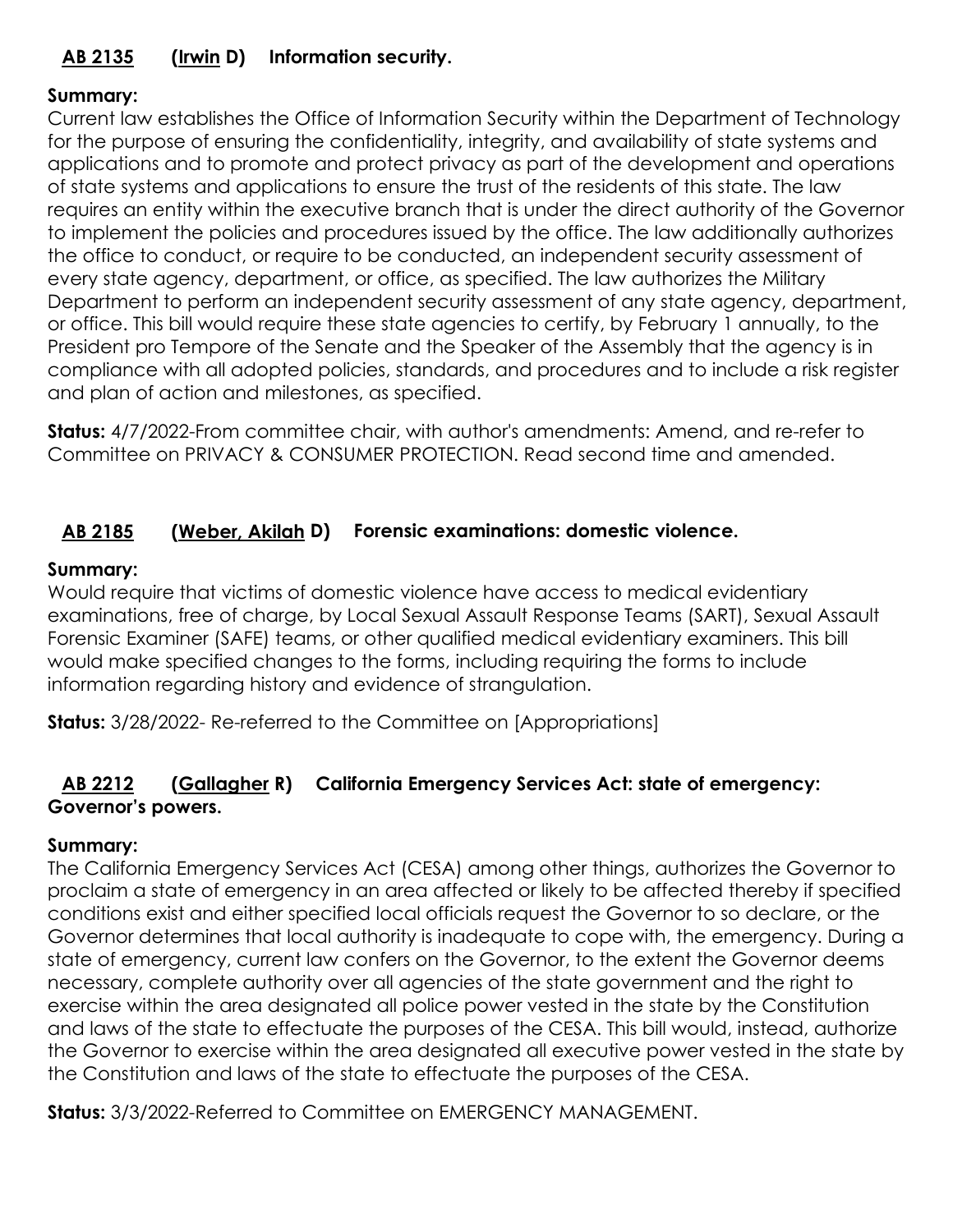# **[AB 2231](https://ctweb.capitoltrack.com/public/publishbillinfo.aspx?bi=XAhGfjAPMgXTNmKZkoQ68cMk%2bBp9ZwttDVBDntsOhpmOHFjhphgoLqWl56Y6BH%2bc) [\(Carrillo](https://a51.asmdc.org/) D) Public Broadcasting Act of 1975: emergency broadcasting grant program.**

#### **Summary:**

The Public Broadcasting Act of 1975 requires the Office of Emergency Services to administer an emergency broadcasting grant program to fund the purchase and installation of equipment to eligible public broadcasting stations that meet specified criteria, including entering into a permanent agreement with the office to dedicate, as necessary, a broadcast channel for the provision of emergency information, as specified. Existing law defines "eligible radio station" for purposes of those provisions. This bill would make a nonsubstantive change to that definition of "eligible radio station."

**Status:** 2/15/2022-From printer. May be heard in committee March 18.

# **[AB 2260](https://ctweb.capitoltrack.com/public/publishbillinfo.aspx?bi=0q7D%2f1pz5nHoU%2f50V%2faNKZYu578cuN%2fNZyATelTcBIwhpKI0MIkI1J0%2blpb9XVno) [\(Rodriguez](https://a52.asmdc.org/) D) Emergency response: trauma kits.**

#### **Summary:**

Current law exempts from civil liability any person who, in good faith and not for compensation, renders emergency medical or nonmedical care or assistance at the scene of an emergency other than an act or omission constituting gross negligence or willful or wanton misconduct. Current law exempts public or private organizations that sponsor, authorize, support, finance, or supervise the training of people, or certifies those people in emergency medical services, from liability for civil damages alleged to result from those training programs. This bill would define "trauma kit" to mean a first aid response kit that contains specified items, including, among other things, a tourniquet. The bill would allow medical materials and equipment and any additional items that are approved by local law enforcement or first responders to be included as supplements in addition to the specified items that are required to be included in a trauma kit if they adequately treat a traumatic injury and can be stored in a readily available kit. The bill would require a person or entity that supplies a trauma kit to provide the person or entity that acquires the trauma kit with all information governing the use and maintenance of the trauma kit. The bill would apply the provisions governing civil liability described above to a lay rescuer or person who renders emergency care or treatment by the use of a trauma kit at the scene of an emergency.

**Status:** 4/7/2022-From committee chair, with author's amendments: Amend, and re-refer to Com. on JUD. Read second time and amended.

# **[AB 2270](https://ctweb.capitoltrack.com/public/publishbillinfo.aspx?bi=80Xu6rmjfPH2jLao8NZOij5O9eckg6DF8ns1c2R6SQYWcTUpRPHVq5jbtLOAYo7U) [\(Seyarto](https://ad67.asmrc.org/) R) Authorized emergency vehicles.**

# **Summary:**

Current law provides for the exemption of authorized emergency vehicles, as defined, from the payment of a toll or charge on a vehicular crossing, toll highway, or high-occupancy toll (HOT) lane and any related fines, when the authorized emergency vehicle is being driven under specified conditions, including that the vehicle displays public agency identification and is being driven while responding to, or returning from, an urgent or emergency call. Under current law, an authorized emergency vehicle returning from being driven under those specified conditions is not exempt from a requirement to pay a toll or other charge imposed while traveling on a HOT lane. This bill would require the owner or operator of a toll facility, upon the request of the local emergency service provider, to enter into an agreement for the use of a toll facility.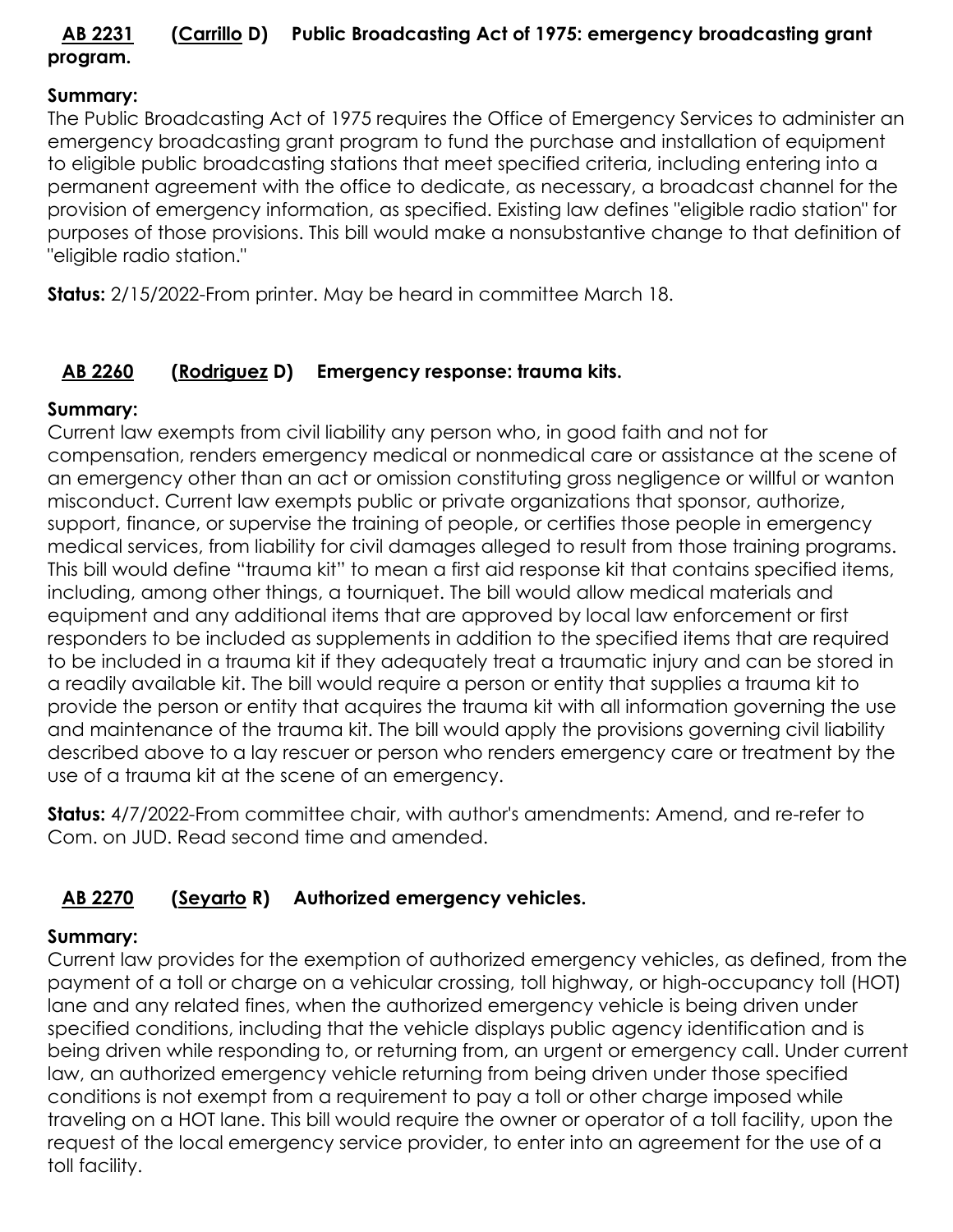**Status:** 4/7/2022-Read second time. Ordered to Consent Calendar.

# **[AB 2283](https://ctweb.capitoltrack.com/public/publishbillinfo.aspx?bi=AguN%2fipxieQXzC9trAnkTJzbh2xocE5CjDaYFXDDhtC4f7RFfVQsW5bzBNU7I9Tc) [\(Gallagher](http://ad03.asmrc.org/) R) Public utilities: wildfires: victim compensation.**

# **Summary:**

Would state the intent of the Legislature to enact subsequent legislation to ensure that the Fire Victim Trust is fully funded so that the victims of wildfire are fairly compensated for the damages caused by those wildfires.

**Status:** 3/21/2022-Re-referred to Committee on UTILITY & ENERGY.

# **[AB 2355](https://ctweb.capitoltrack.com/public/publishbillinfo.aspx?bi=djLJLTOQ5LBvd2QBRrQtAk%2b1FTqoHha7%2flC06CABwFWcVhTHQBF5jYbRHZHNHn%2bz) [\(Salas](https://a32.asmdc.org/) D) School cybersecurity.**

#### **Summary:**

Current law requires the Office of Emergency Services to establish and lead the California Cybersecurity Integration Center with a primary mission to reduce the likelihood and severity of cyber incidents that could damage California's economy, its critical infrastructure, or public and private sector computer networks in our state. This bill would require a school district, county office of education, and charter school to report any cyberattack, as defined, impacting more than 500 pupils or personnel to the California Cybersecurity Integration Center. By imposing new duties on local educational agencies, the bill would constitute a state-mandated local program.

**Status:** 4/7/2022-Read second time and amended.

#### **[AB 2377](https://ctweb.capitoltrack.com/public/publishbillinfo.aspx?bi=54HgbxLdDtJQFeZolV4cgR2h0mRjygLwFY3%2bfAo9OwpBpCJZ62v7K6EMABhMv5kM) [\(Muratsuchi](https://a66.asmdc.org/) D) Department of Forestry and Fire Protection: Chief of Wildfire Prevention.**

#### **Summary:**

Current law establishes in the Natural Resources Agency the Department of Forestry and Fire Protection, which is under the control of an executive officer known as the Director of Forestry and Fire Protection. Current law requires the director to be appointed by the Governor and to hold office at the pleasure of the Governor. Current law requires the director to appoint a cultural burning liaison who is required to do certain things, including advising the department on developing increased cultural burning activity. This bill would establish within the department a Chief of Wildfire Prevention, to be appointed by the Governor. The bill would require the chief to be responsible for certain activities, including prioritizing acres for fire and fuels treatment and executing those treatments.

**Status:** 3/3/2022-Referred to Committee on NATURAL RESOURCES.

# **[AB 2385](https://ctweb.capitoltrack.com/public/publishbillinfo.aspx?bi=fMfPWK19uX9FMZ5a3lpyzIcL4ZKg37%2bwZqLyZL2tkfIw93gqiHkLGRtPQKJZt3Xl) [\(Kiley](https://ad06.asmrc.org/) R) California Emergency Services Act: contracts: automatic renewal.**

#### **Summary:**

The California Emergency Services Act provides for the mitigation of the effects of emergencies in the state by, among other things, authorizing the Governor to proclaim a state of emergency when specified conditions of disaster or extreme peril to the safety of persons and property exist and by creating the Office of Emergency Services within the office of the Governor. The act makes a violation of its provisions punishable as a misdemeanor. This bill would prohibit a contract entered into pursuant to the act from containing an automatic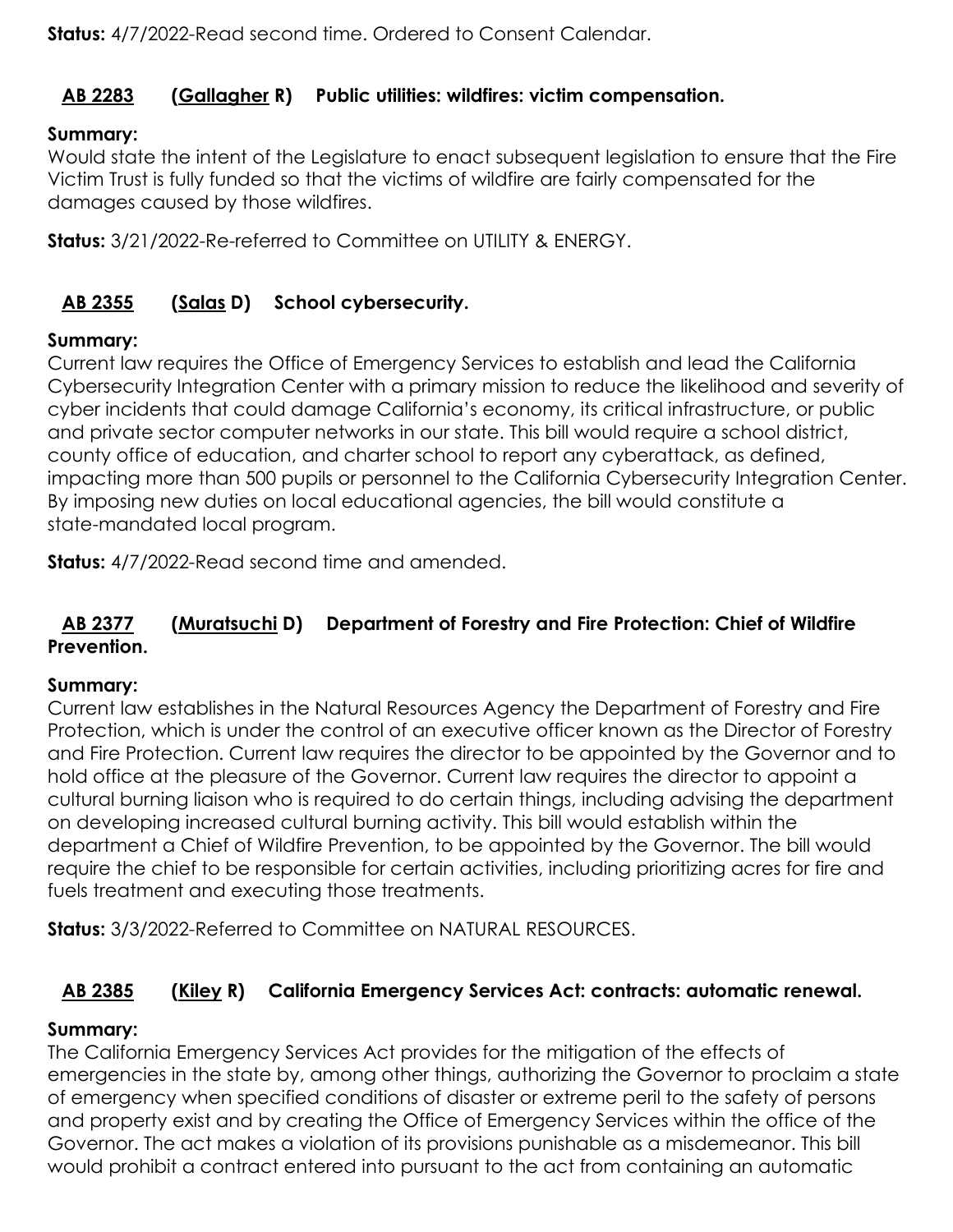renewal clause except if, by the terms of that contract, the clause is operative only upon the Legislature's approval, by concurrent resolution or statute, of the renewal of the contract.

**Status:** 3/3/2022-Referred to Committee on EMERGENCY MANAGEMENT.

# **[AB 2442](https://ctweb.capitoltrack.com/public/publishbillinfo.aspx?bi=lv%2fHbTN6%2fnCZs%2bcqN4RGbzyuAQld5zRoirdtglgTjEVMC8mzeY8Ji9IcbM4jIVyb) [\(Rivas, Robert](https://a30.asmdc.org/) D) Climate change.**

#### **Summary:**

The California Disaster Assistance Act requires the Director of Emergency Services to authorize the replacement of a damaged or destroyed facility, whenever a local agency and the director determine that the general public and state interest will be better served by replacing a damaged or destroyed facility with a facility that will more adequately serve the present and future public needs than would be accomplished merely by repairing or restoring the damaged or destroyed facility. Current law also authorizes the director to implement mitigation measures when the director determines that the measures are cost effective and substantially reduce the risk of future damage, hardship, loss, or suffering in any area where a state of emergency has been proclaimed by the Governor. This bill would specify that mitigation measures for climate change and disasters related to climate, may include, but are not limited to, measures that reduce emissions of greenhouse gases, the preservation of open space, improved forest management and wildfire risk reduction measures, and other investments in natural infrastructure, as defined.

**Status:** 4/6/2022-Re-referred to Committee on LOCAL GOVERNMENT.

# **[AB 2477](https://ctweb.capitoltrack.com/public/publishbillinfo.aspx?bi=crAzwGzcW4aUGMoGYzRNiUwPHCrBIzbFdGIqiuAifCuxb4x0yKIJ7yZ5IGU7L9Bj) [\(Rodriguez](https://a52.asmdc.org/) D) Local Emergency Preparedness, Hazard Mitigation, and Mutual Aid Fund.**

#### **Summary:**

The California Emergency Services Act establishes the Office of Emergency Services (OES) in the office of the Governor and makes the OES responsible for the state's emergency and disaster response services, as specified. Current law, on or before July 1, 2022, requires the OES, in consultation with specified entities, to develop voluntary guidelines for alerting and warning the public of an emergency, and requires the OES to provide each city, county, and city and county with a copy of the guidelines. This bill, on or before July 1, 2023, would require the OES, by regulation, to adopt minimum operating standards for private sector companies that provide alert and warning services to local entities and determine the appropriate thresholds for the provider of alert and warning services to report disruptions in service. Upon adoption of those regulations, the bill would require all providers of alert and warning services to notify the OES if a disruption in service or cybersecurity incident occurs. The bill would make the OES responsible for notifying any applicable county office of emergency services, the sheriff of any county, and any public safety answering point affected by the disruption of service.

**Status:** 3/17/2022-Re-referred to Committee on EMERGENCY MANAGEMENT.

# **[AB 2538](https://ctweb.capitoltrack.com/public/publishbillinfo.aspx?bi=355uM%2bvLU9mPw5%2bL%2fDrsMz3sgvPjIZ5fagXAKCk9TX%2b%2boZ%2bvVk79F5gDTSrsSpRi) [\(Rivas, Robert](https://a30.asmdc.org/) D) State Warning Center: wildfire smoke notification.**

#### **Summary:**

Current law requires the Office of Emergency Services and the Department of Forestry and Fire Protection to jointly establish and lead the Wildfire Forecast and Threat Intelligence Integration Center, comprised of representatives from specified state and other entities. Current law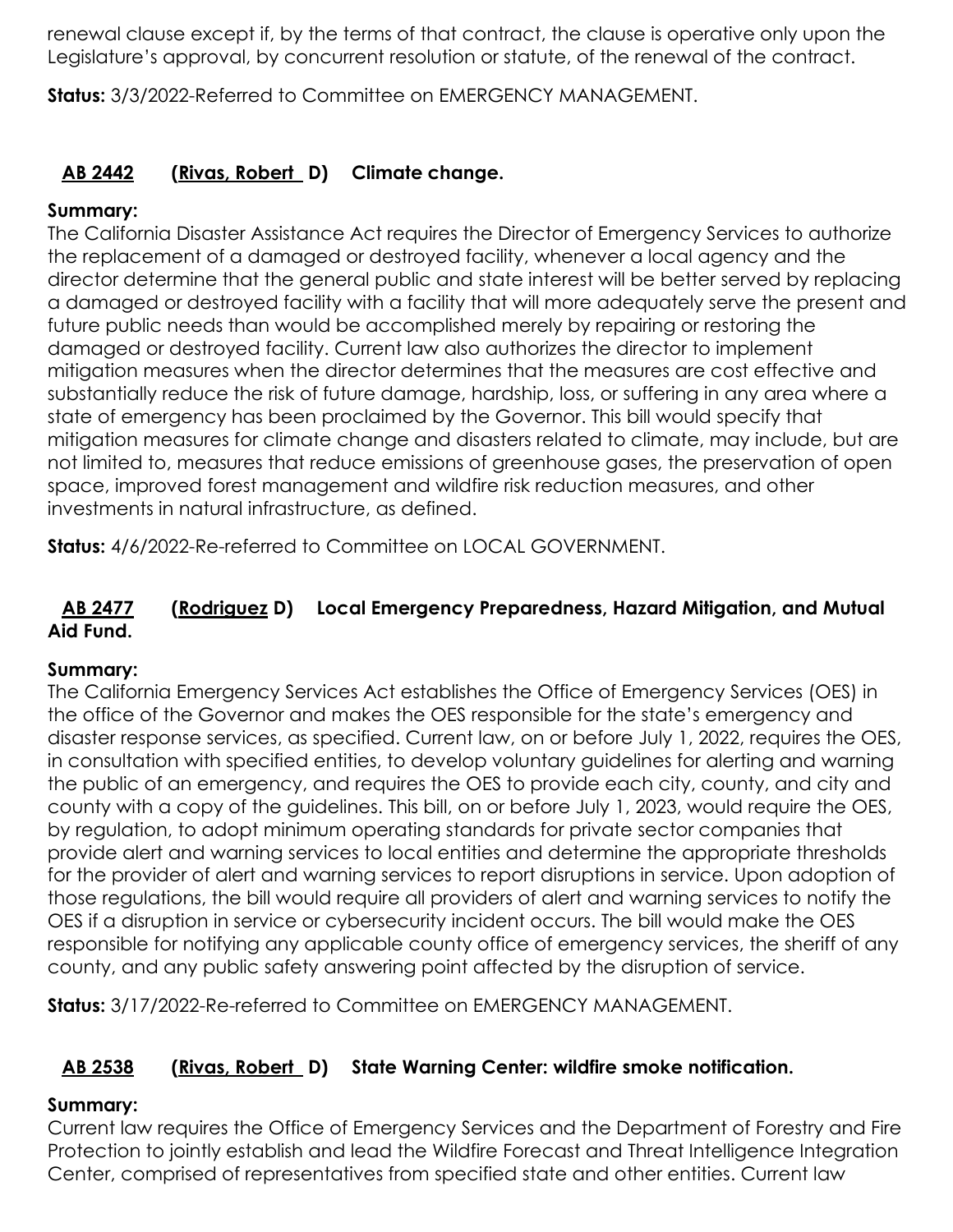requires the center to share intelligence and data relevant to wildfire threat, forecasting, detection, and prevention activities, as provided, in coordination with specified entities, including the California State Warning Center within the office. This bill would require the office to, upon the next update to its emergency plan, ensure its California State Warning Center integrates a plan for targeted alerts for public health dangers, including smoke from wildfires.

**Status: Status:** 4/5/2022-From committee: Do pass and re-refer to Com. on APPROPRIATIONS. (Ayes 7. Noes 0.) (April 4).

# **[AB 2553](https://ctweb.capitoltrack.com/public/publishbillinfo.aspx?bi=g%2b%2bV7y9aMMASJdy28nZCDiqKqi629v45p0dRwZQPgUaetrKSXnsVvNwTZDyQ%2fBsu) [\(Grayson](https://a14.asmdc.org/) D) Human trafficking Act: California Multidisciplinary Alliance to Stop Trafficking (California MAST).**

#### **Summary:**

Would establish the California Multidisciplinary Alliance to Stop Trafficking Act (California MAST) to examine collaborative models between governmental and nongovernmental organizations for protecting victims and survivors of trafficking, among other related duties. The task force would be comprised of specified state officials or their designees and specified individuals who have expertise in human trafficking or providing services to victims of human trafficking, as specified. The bill would require the task force to hold its first meeting no later than July 1, 2023, and would require the task force to meet at least 4 times. The bill would require the task force to report its findings and recommendations to the Office of Emergency Services, the Governor, the Attorney General, and the Legislature by January 1, 2024. The bill would make related findings and declarations. This bill contains other related provisions.

**Status:** 3/10/2022-Referred to Committee on PUBLIC SAFETY.

#### **[AB 2645](https://ctweb.capitoltrack.com/public/publishbillinfo.aspx?bi=h1hogcEyfMamaZaYjZipXFGbhZ0H9znmqya1uhqLcVwLtHqtFyWeX%2byMUyUCcNSO) [\(Rodriguez](https://a52.asmdc.org/) D) Local emergency plans: integration of access and functional needs: community resilience centers.**

#### **Summary:**

Current law, upon appropriation as specified, makes certain funding available in the 2022–23 and 2023–24 fiscal years to the Strategic Growth Council, in coordination with the Office of Planning and Research, for the establishment of a grant program for the construction or retrofit of facilities that will serve as community resilience centers, including hydration stations, cooling centers, clean air centers, respite centers, community evacuation and emergency response centers, and similar facilities to mitigate the public health impacts of extreme heat and other emergency situations exacerbated by climate change, such as wildfire, power outages, or flooding, on local populations. Existing law provides that these centers will serve as both community emergency response facilities and to build long-term resilience, preparedness, and recovery operations for local communities. This bill would require a county, pursuant to the above-described requirement to integrate access and functional needs into its emergency plan upon the next update to its emergency plan, to ensure that local community resilience centers, as defined, are prepared to serve as community-wide assets during extreme heat events and other disasters, to designate available locations that may be necessary to provide respite to individuals during emergencies, including, but not limited to, extreme heat, cold, or unhealthy air incidents, and to integrate transportation and sheltering plans to account for local community resilience centers.

**Status:** 3/10/2022-Referred to Committee on EMERGENCY MANAGEMENT.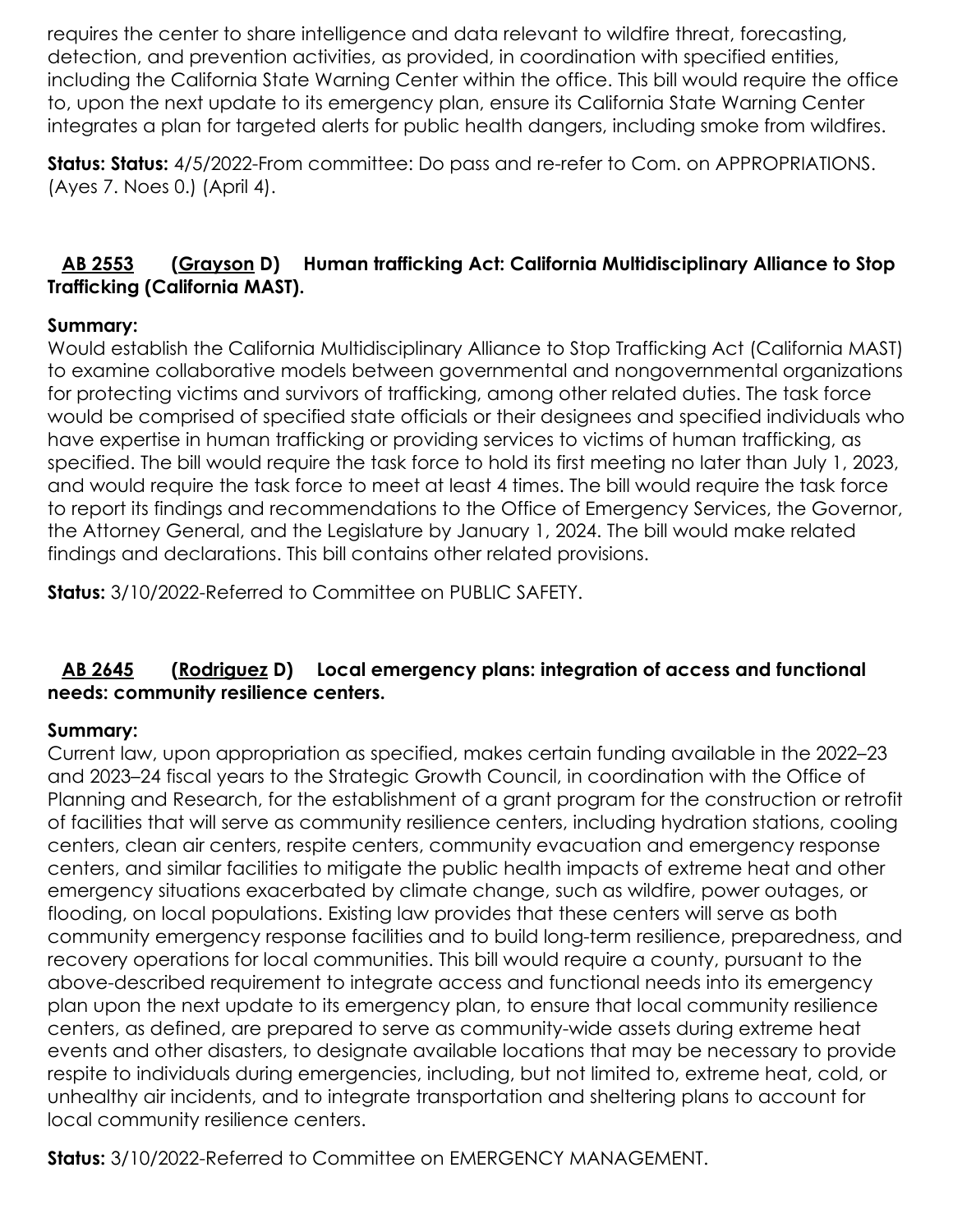# **[AB 2695](https://ctweb.capitoltrack.com/public/publishbillinfo.aspx?bi=hxT82UOyTxlzhvuTTUfmXZ3XM1HUXLum1fT1iXfsUFePa2J87QJ3XEi7cstQPUsR) [\(Berman](https://a24.asmdc.org/) D) California State University: Cybersecurity Regional Alliances and Multistakeholder Partnerships Pilot Program.**

#### **Summary:**

Would establish the Cybersecurity Regional Alliances and Multistakeholder Partnerships Pilot Program to address the cybersecurity workforce gap, as specified. The bill would require the office of the Chancellor of the California State University to select any number of California State University campuses to participate in the pilot program through an application process developed by the chancellor's office on or before March 1, 2023. The bill would require the selected campuses to, among other things, annually share the impact and results of their created pilot program with the chancellor's office. The bill would require the chancellor's to annually report the impact and results of the campus's pilot programs to the Legislature.

**Status:** 4/7/2022-Re-referred to Committee on HIGHER ED. pursuant to Assembly Rule 96.

# **[AB 2751](https://ctweb.capitoltrack.com/public/publishbillinfo.aspx?bi=dU%2ffCsvr4d3iI4SZ0bnMMnJ8BI9D4lvD5LNd75jfteUnM85kPEU9YJi94C94mtm5) [\(Garcia, Eduardo](https://a56.asmdc.org/) D) Affordable Internet and Net Equality Act of 2022.**

#### **Summary:**

Current law requires all contracts for the acquisition of information technology goods and services related to information technology projects, as defined, to be made by or under the supervision of the Department of Technology, which also has the final authority in the determination of information technology procurement policy. This bill, the Affordable Internet and Net Equality Act of 2022, would require the Department of Technology, in coordination with the Public Utilities Commission and the Department of General Services, to develop and establish the Net Equality Program. The bill would require the state and state agencies to only do business with an internet service provider offering affordable home internet service to households participating in certain public assistance programs, as specified. The bill would define affordable home internet service to mean internet service costing no more than \$40 per month and that meets specified minimum speed requirements.

**Status:** 4/6/2022-From committee chair, with author's amendments: Amend, and re-refer to Committee on COMMUNICATIONS & CONVEYANCE. Read second time and amended.

# **[AB 2800](https://ctweb.capitoltrack.com/public/publishbillinfo.aspx?bi=jiZaEUwgDTFscGMoaKzbT1GXxTg%2ffwjmrDTOOcP%2f8c7QuNoB0%2fUTOvZRmcGNOVoP) [\(Dahle, Megan](https://ad01.asmrc.org/) R) Sexual abuse: medical evidentiary examinations: reimbursement.**

#### **Summary:**

Current law requires the Office of Emergency Services to establish a protocol for the examination and treatment of victims of sexual abuse and attempted sexual abuse, including child sexual abuse, and the collection and preservation of evidence therefrom. Current law prohibits the costs incurred by a qualified health care professional, hospital, clinic, sexual assault forensic examination team, or other emergency medical facility for the medical evidentiary examination from being charged to a victim of the assault. Current law requires the local law enforcement agency in whose jurisdiction the alleged offense was committed to reimburse the cost of a medical evidentiary examination within 60 days. This bill would clarify that the costs of medical evidentiary examinations of sexual assault victims who are children are reimbursable.

**Status:** 4/5/2022-In committee: Set, first hearing. Hearing canceled at the request of author.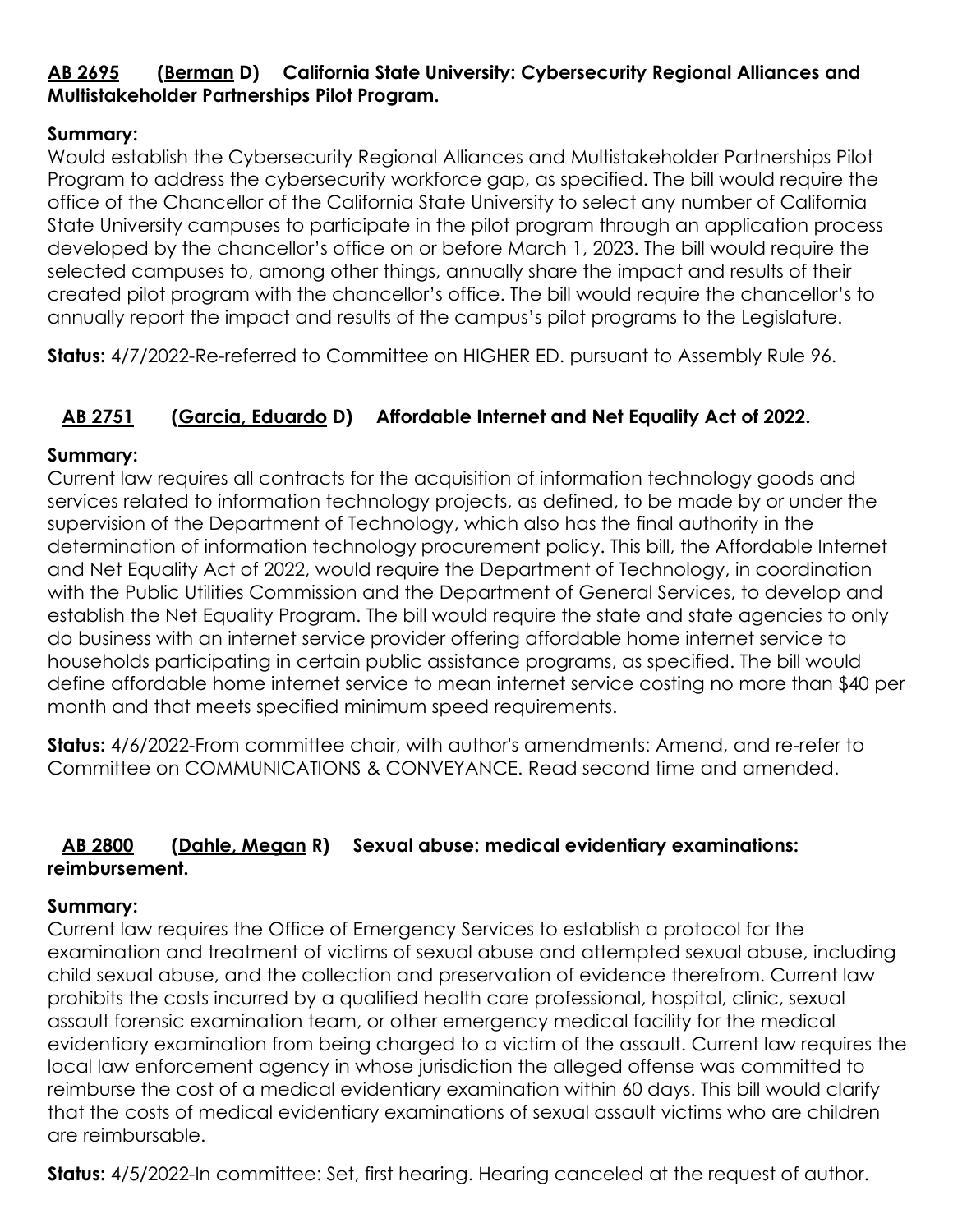# **[AB 2814](https://ctweb.capitoltrack.com/public/publishbillinfo.aspx?bi=ildptasBHYkpmduiAXy1L6B40GObW10%2fe7bcM%2b9xgVRqp%2fSBqZzCyTRW3mnEOHn8) [\(Wood](https://a02.asmdc.org/) D) Local educational agencies: emergency planning grants.**

#### **Summary:**

Would establish the Emergency Planning Grant Program, under the administration of the State Department of Education, and would require the department, upon an appropriation by the Legislature, to award \$1,000,000 in competitive grants to local educational agencies, as defined, to support emergency planning activities, including coordination with local emergency management systems and assessment of climate threats to the geographic area of the local educational agency. The bill would require the department, among other things, to prioritize grant awards for local educational agencies that face the greatest risk of, or have less capacity to prepare and respond to, climate threats without state assistance and to award grants by January 1, 2024. The bill would make these provisions inoperative on January 1, 2027.

**Status:** 4/6/2022-In committee: Set, first hearing. Referred to suspense file.

#### **[AB 2843](https://ctweb.capitoltrack.com/public/publishbillinfo.aspx?bi=UEgTRi1uo09nJvlcmctHQx3fgTGi6nIHhZZLWBc5PWult%2bbvki27SLro6g8CH%2f1%2b) [\(Rodriguez](https://a52.asmdc.org/) D) Human Trafficking Prosecution Grant Program.**

#### **Summary:**

Would, upon appropriation of the Legislature, create the Human Trafficking Prosecution Grant Program to be administered by the Office of Emergency Services to assist local governments with creating and funding multiagency, multijurisdictional efforts to eliminate human trafficking, as specified. Under the bill, grants would be awarded on a competitive basis and would only be awarded to counties that have adopted a resolution to create a multiagency, multijurisdictional task force to further the purposes of the grant program. The bill would require a county that receives grant funds pursuant to this program to submit an annual year-end report to the Controller detailing, among other things, a summary of antihuman trafficking activities and programs funded with the awarded grant funds.

**Status:** 3/28/2022-Re-referred to Committee on PUBLIC SAFETY

#### **[AB 2867](https://ctweb.capitoltrack.com/public/publishbillinfo.aspx?bi=P8QKFS6KZAi9nfM67WqPcHH4Ldy15IFgrWSU7xsAjeSTZ6YE80CH%2bQ7YWyh4fXxN) [\(Irwin](https://a44.asmdc.org/) D) Department of Technology: contracting: background checks.**

#### **Summary:**

Current law requires the Director of Technology to require fingerprint images and associated information from an employee, prospective employee, contractor, subcontractor, volunteer, or vendor whose duties include, or would include, working on data center, telecommunications, or network operations, engineering, or security with access to confidential or sensitive information and data on the network or computing infrastructure. This bill would instead require the CDT to require a criminal background check based on fingerprint images and associated information from an employee, prospective employee, contractor, subcontractor, volunteer, or vendor if their duties would include access to confidential or sensitive information or data in any form related to the network or computing infrastructure, including, but not limited to, data center, telecommunications, engineering, or security.

**Status:** 3/29/2022-Re-referred to Com. on PRIVACY & CONSUMER PROTECTION.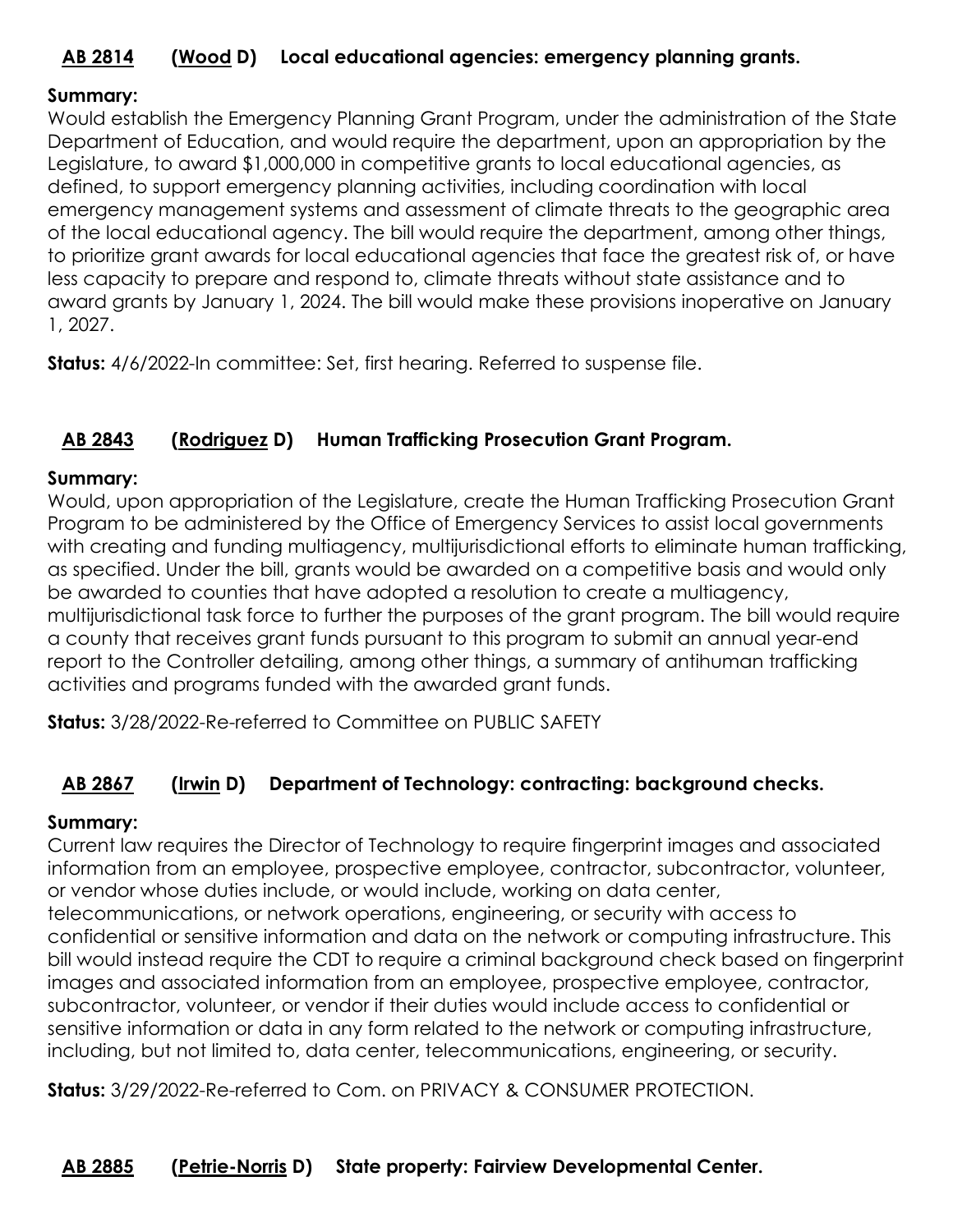#### **Summary:**

Current law authorizes the Department of General Services to dispose of surplus state real property, as defined, by sale, lease, exchange, a sale combined with an exchange, or other manner of disposition of property, as authorized by the Legislature, upon any terms and conditions and subject to any reservations and exceptions the department deems to be in the best interests of the state. Current law authorizes the Director of General Services, with the consent of the State Department of Developmental Services, to lease real property located within the grounds of the Fairview State Hospital, which is also known as the Fairview Developmental Center, for specified purposes and subject to certain conditions. This bill would require the Director of General Services to sell, lease, or transfer 10 acres of property from the Fairview Developmental Center Project, as specified, to the Office of Emergency Services for the purpose of constructing an emergency management center.

**Status:** 4/6/2022-From committee: Do pass and re-refer to Com. on EMERGENCY MANAGEMENT (Ayes 7. Noes 0.) (April 6).

#### **[AB 2902](https://ctweb.capitoltrack.com/public/publishbillinfo.aspx?bi=yPjG8eo8sTdZ%2f4ZZmUrLR5A7B4HeDXo5Vc9jYURYQDqCV05n2lFR6LGT7qbjv0oM) [\(Kiley](https://ad06.asmrc.org/) R) State of emergency: termination after 30 days: extension by the Legislature.**

#### **Summary:**

Would require a state of emergency to terminate 30 days after the Governor's proclamation of the state of emergency unless the Legislature extends it by a concurrent resolution, as specified. The bill would prohibit a concurrent resolution from extending a state of emergency by more than 30 days, as specified.

**Status:** 3/17/2022-Referred to Committee on EMERGENCY MANAGEMENT.

#### **[AB 2976](https://ctweb.capitoltrack.com/public/publishbillinfo.aspx?bi=qGI9YgTvlAqZA7%2fNkBv2runobVv%2bEMXID6jH9kU4sDIJSAFJmD1v2xohegQaSG%2fD) (Committee on Emergency Management) Office of Emergency Services: 9-1-1 Public Education Campaign.**

#### **Summary:**

Current law establishes the Office of Emergency Services within the office of the Governor. This bill would establish the 911 Public Education Campaign, to be administered by the office, for the purpose of educating the public on when it is appropriate to call 911 for assistance. The bill would include in the goals of the campaign, among others, reducing the number of unnecessary calls to 911 call centers and reducing delays in the 911 system caused by nonemergency calls being placed. The bill would authorize the office to use federal preparedness grant funds or funds appropriated by the Legislature for these purposes to implement these provisions. This bill contains other existing laws.

**Status:** 3/31/2022-Referred to Committee on EMERGENCY MANAGEMENT.

# **[AJR 24](https://ctweb.capitoltrack.com/public/publishbillinfo.aspx?bi=s%2fnDB4Qa7%2bSw6N51E5nA8jEqXxTDXYfJ4UEdvEQxW7xyIHG4bhVlHS5k4SO6JOCK) [\(Nguyen](https://ad72.asmrc.org/) R) Oil spills: unified command centers: location.**

#### **Summary:**

Would request that the United States government locate unified command centers based on proximity and access to oil spills to make the unified command centers easily accessible to local agencies and local governments directly affected by the oil spill.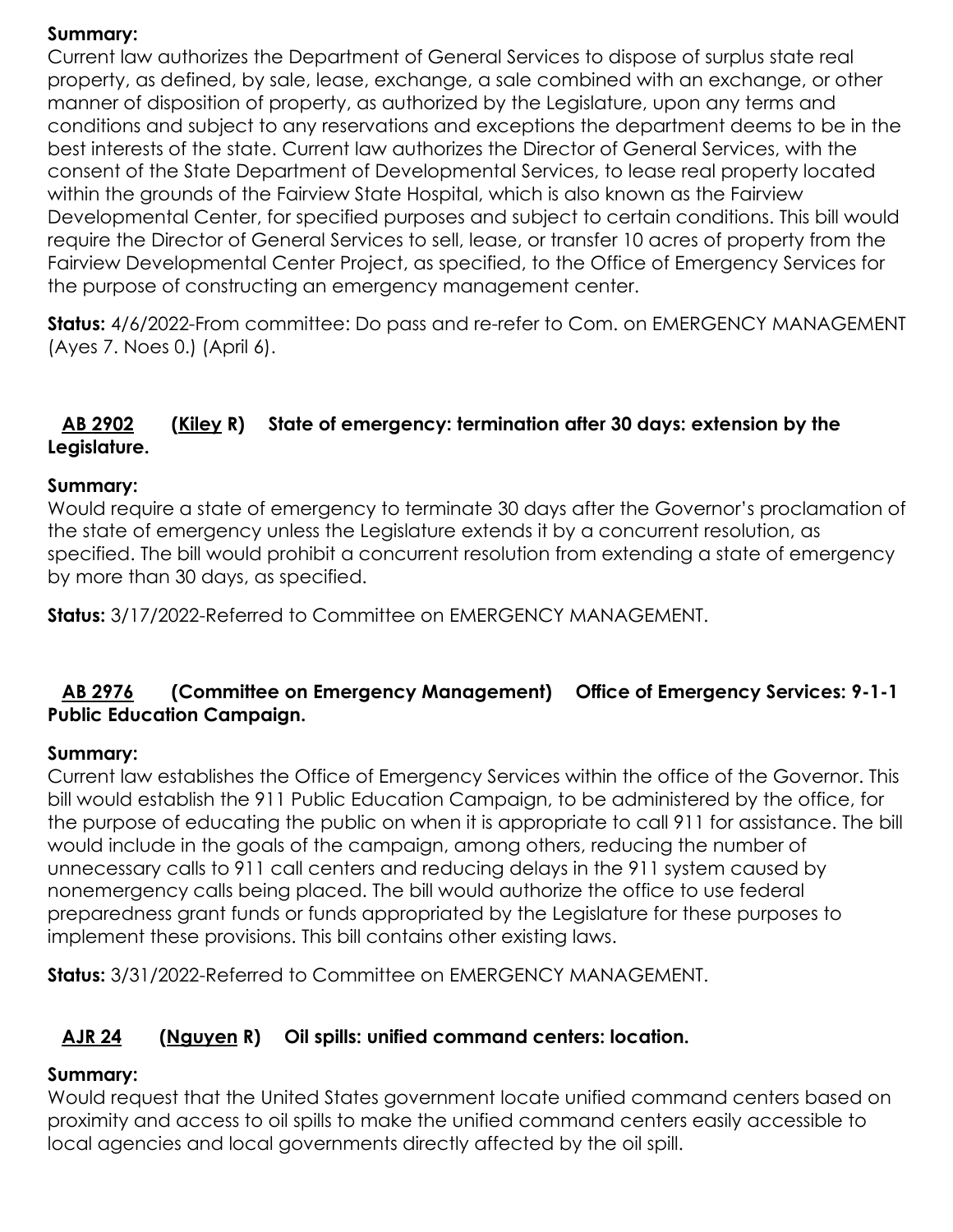# **[SB 558](https://ctweb.capitoltrack.com/public/publishbillinfo.aspx?bi=QiyQH864zGJwdseZ6d892smq4q0%2bb3fkRDRYgHUwzo5qDV8rkgFCJM%2fFTSxdKPRK) [\(Caballero](https://sd12.senate.ca.gov/) D) Farmworker Disaster Relief Planning Task Force.**

# **Summary:**

The California Emergency Services Act, establishes, within the office of the Governor, the Office of Emergency Services (OES) under the supervision of the Director of Emergency Services. Current law makes OES responsible for addressing natural, technological, or manmade disasters and emergencies, including activities necessary to prevent, respond to, recover from, and mitigate the effects of emergencies and disasters to people and property. This bill, until January 1, 2024, would establish in OES the Farmworker Disaster Relief Planning Task Force, to be composed as specified, in order to examine the needs of farmworkers, their families, and communities for immediate, intermediate, and long-term sustainable and equitable access to health care, safety net services, protections, and other social and economic relief during pandemics and disasters.

**Status:** 1/24/2022-Read third time. Passed. (Ayes 36. Noes 0.) Ordered to the Assembly. In Assembly. Read first time. Held at Desk.

# **[SB 844](https://ctweb.capitoltrack.com/public/publishbillinfo.aspx?bi=gyKomEsBKCJtYeGH3FlnHW1bjn6plWNDjMBb3STOTU6ief82ld%2f4wfZ8RYes0Zok) [\(Min](https://sd37.senate.ca.gov/) D) California Cybersecurity Integration Center.**

#### **Summary:**

Existing law establishes the California Cybersecurity Integration Center within the Office of Emergency Services, the primary mission of which is to reduce the likelihood and severity of cyber incidents that could damage California's economy, its critical infrastructure, or computer networks in the state. Current law requires the center to serve as the central organizing hub of state government's cybersecurity activities and to coordinate information sharing with local, state, and federal agencies, tribal governments, utilities and other service providers, academic institutions, and nongovernmental organizations. This bill would require the center to create four reports, to be delivered to the Legislature, as specified, for the 2021–22, 2022–23, 2023–24, and 2024–25 fiscal years that describe all expenditures made by the state within a single fiscal year pursuant to the federal State and Local Cybersecurity Improvement Act.

**Status:** 4/6/2022-Set for hearing April 26.

# **[SB 852](https://ctweb.capitoltrack.com/public/publishbillinfo.aspx?bi=PDajb8HElyCNqjVpOXa1XkobEHMSdNQZ2C9QzvgNmJDM6ompqoks1JrUUBe1B972) [\(Dodd](http://sd03.senate.ca.gov/) D) Climate resilience districts: formation: funding mechanisms.**

# **Summary:**

Current law authorizes certain local agencies to form a community revitalization authority (authority) within a community revitalization and investment area, as defined, to carry out provisions of the Community Redevelopment Law in that area for purposes related to, among other things, infrastructure, affordable housing, and economic revitalization. Current law provides for the financing of these activities by, among other things, the issuance of bonds serviced by property tax increment revenues, and requires the authority to adopt a community revitalization and investment plan for the community revitalization and investment area that includes elements describing and governing revitalization activities. This bill would authorize a city, county, city and county, special district, or a combination of any of those entities to form a climate resilience district for the purposes of raising and allocating funding for eligible projects and the operating expenses of eligible projects. The bill would define "eligible project"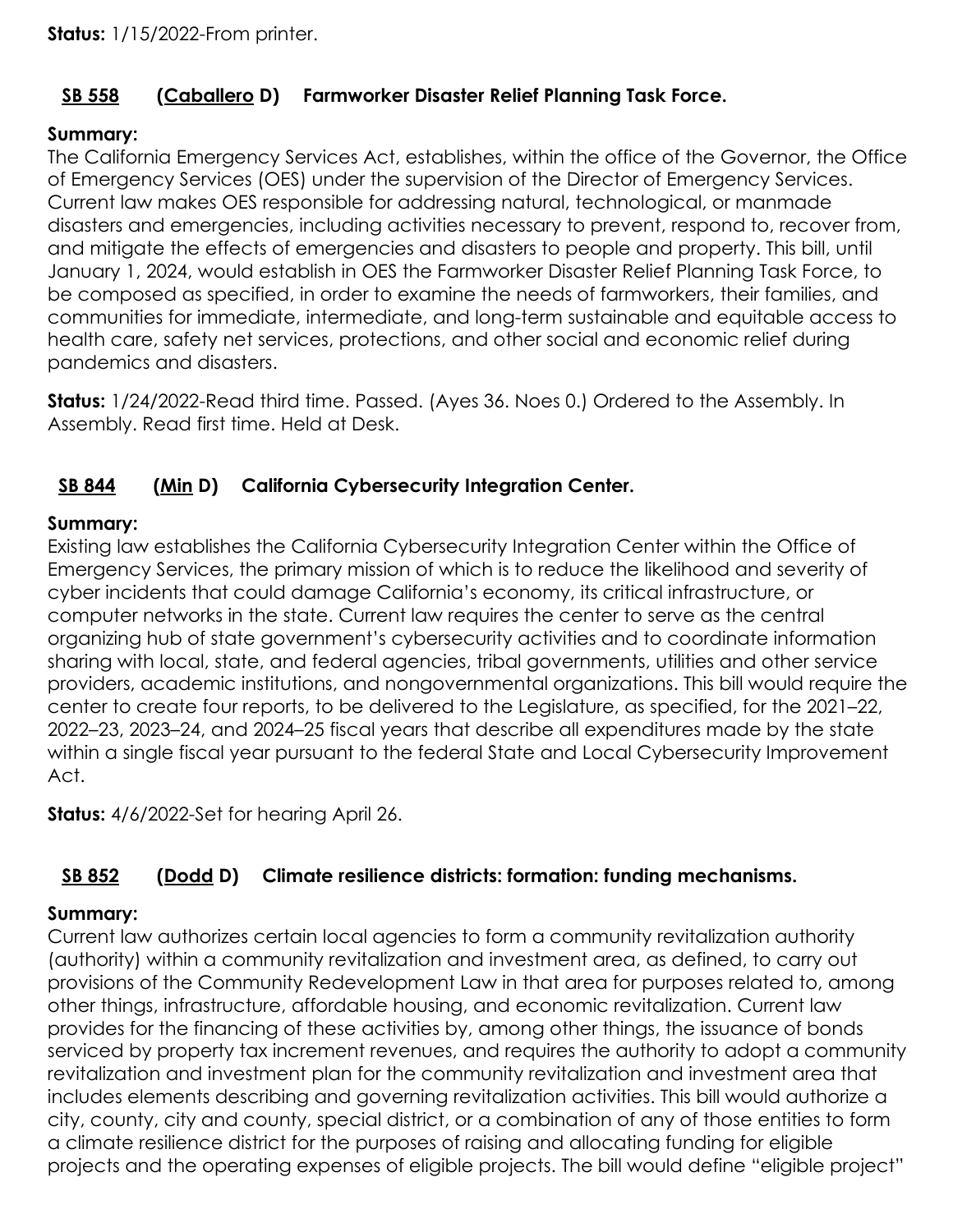to mean projects that address sea level rise, extreme heat, extreme cold, the risk of wildfire, drought, and the risk of flooding, as specified.

**Status:** 4/7/2022-VOTE: Do pass as amended, but first amend, and re-refer to the Committee on [Natural Resources and Water] (PASS)

# **[SB 857](https://ctweb.capitoltrack.com/public/publishbillinfo.aspx?bi=cENU4tIkt9J3FWYQjF4fWY7038U8P6REfgWl5VT7yJTem4UMk9mxywsawi16hx%2fS) [\(Hueso](http://sd40.senate.ca.gov/) D) Telecommunications: universal service programs.**

# **Summary:**

Current law establishes the state's 6 universal service funds in the State Treasury, including the California High-Cost Fund-A Administrative Committee Fund and the California High-Cost Fund-B Administrative Committee Fund, and provides that moneys in each of the state's universal service funds are the proceeds of rates and are held in trust for the benefit of ratepayers and to compensate telephone corporations for their costs of providing universal service. Moneys in the funds may only be expended to accomplish specified telecommunications universal service programs, upon appropriation in the annual Budget Act or upon supplemental appropriation. Current law, until January 1, 2023, requires the Public Utilities Commission to develop, implement, and maintain a suitable program to establish a fair and equitable local rate structure aided by universal service rate support to small independent telephone corporations that serve rural areas and are subject to rate-of-return regulation by the commission (the CHCF-A program). Current law, until January 1, 2023, requires the commission to develop, implement, and maintain a suitable, competitively neutral, and broad-based program to establish a fair and equitable local rate support structure aided by universal service rate support to telephone corporations serving areas where the cost of providing services exceeds rates charged by providers, as determined by the commission (the CHCF-B program). This bill would extend the CHCF-A program and CHCF-B program requirements to January 1, 2028.

**Status:** 4/4/2022-April 4 hearing: Placed on APPROPRIATIONS suspense file.

# **[SB 867](https://ctweb.capitoltrack.com/public/publishbillinfo.aspx?bi=SXR%2fUt%2f1C2EfZHKvR8rMy4oTE4bm%2b9FStTJ%2b9ReXPicnHLzOcQ99Q0BwBoir1ptF) [\(Laird](http://sd17.senate.ca.gov/) D) Sea level rise planning: database.**

# **Summary:**

Current law requires the Natural Resources Agency, in collaboration with the Ocean Protection Council, to create, update biannually, and post on an internet website a Planning for Sea Level Rise Database describing steps being taken throughout the state to prepare for, and adapt to, sea level rise. Current law further requires that various public agencies and private entities provide to the agency, on a biannual basis, sea level rise planning information, as defined, that is under the control or jurisdiction of the public agencies or private entities, and requires the agency to determine the information necessary for inclusion in the database, as prescribed. Current law repeals these provisions on January 1, 2023.This bill would extend the sunset date for the above provisions until January 1, 2028.

**Status:** 4/5/2022-Read second time. Ordered to third reading.

#### **[SB 892](https://ctweb.capitoltrack.com/public/publishbillinfo.aspx?bi=hSEueiZSK3HuR7eDJbAhxyWZhB1E%2bFwDVuRK0gGznb8aIZoRoYljVdKQ%2bplK6J%2bN) [\(Hurtado](https://sd14.senate.ca.gov/) D) Cybersecurity preparedness: food and agriculture sector and water and wastewater systems sector.**

# **Summary:**

Current law requires CalOES to establish the California Cybersecurity Integration Center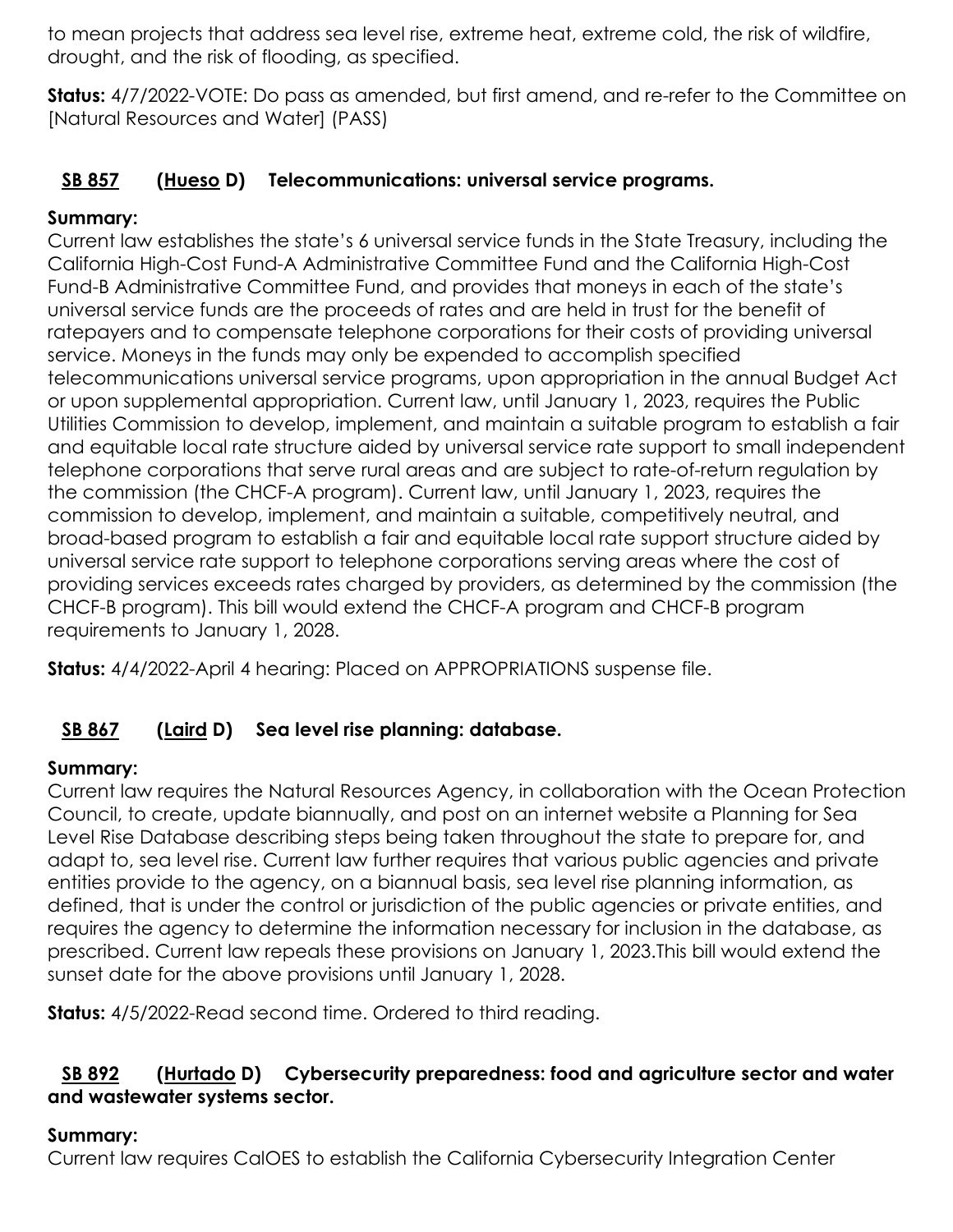(Cal-CSIC) with the primary mission of reducing the likelihood and severity of cyber incidents that could damage California's economy, its critical infrastructure, or public and private sector computer networks in the state. Current law requires Cal-CSIC to provide warnings of cyberattacks to government agencies and nongovernmental partners, coordinate information sharing among these entities, assess risks to critical infrastructure information networks, enable cross-sector coordination and sharing of best practices and security measures, and support certain cybersecurity assessments, audits, and accountability programs. Current law also requires Cal-CSIC to develop a statewide cybersecurity strategy to improve how cyber threats are identified, understood, and shared in order to reduce threats to California government, businesses, and consumers, and to strengthen cyber emergency preparedness and response and expand cybersecurity awareness and public education. This bill would require CalOES to develop, propose, and adopt optional reporting guidelines applicable to companies and cooperatives in the food and agriculture industry and entities in the water and wastewater systems industry if they identify a significant and verified cyber threat or active cyberattack

**Status:** 4/7/2022-Set for hearing April 18.

# **[SB 935](https://ctweb.capitoltrack.com/public/publishbillinfo.aspx?bi=8e0iezacWjPhn2QlVXgW6E3fgGxfkBTqW0nnd4gUdX6vod9R5gHm4bXL3mOqeKhb) [\(Min](https://sd37.senate.ca.gov/) D) Domestic violence: protective orders.**

# **Summary:**

The Domestic Violence Prevention Act authorizes a judicial officer to issue a protective order after notice and a hearing for the purpose of preventing a recurrence of domestic violence and ensuring a period of separation of the persons involved, based on an affidavit showing reasonable proof of past abuse. The act defines domestic violence as abuse perpetrated against specified persons, and further defines abuse within that context. Current law authorizes an order issued by the court pursuant to these provisions to have a duration of not more than 5 years, subject to termination or modification, as specified. Current law authorizes those orders to be renewed, upon the request of a party, either for 5 years or permanently, subject to termination or modification, as specified. This bill would specify a party may request those orders be renewed, subject to termination, modification, or subsequent renewal, as specified.

**Status:** 4/7/2022-Read third time. Passed. (Ayes 37. Noes 0.) Ordered to the Assembly. In Assembly. Read first time. Held at Desk.

# **[SB 978](https://ctweb.capitoltrack.com/public/publishbillinfo.aspx?bi=UhRlssVxzRZXKnVnJQ0z7fcH8ESNwk%2fz3Hfprz91VGtCM2gWBJ58ZJJxNjkZM8p1) [\(McGuire](http://sd02.senate.ca.gov/) D) Department of Resources Recycling and Recovery: wildfire debris cleanup and removal: contracts.**

# **Summary:**

Would require CalRecycle to prequalify contractors to enter into contracts to perform prescribed wildfire debris cleanup and removal work in communities impacted by wildfires. The bill would require CalRecycle to require any contractor seeking to enter into a contract before the onset of major damage to obtain and submit to CalRecycle a standard form of questionnaire and financial statement, verified under oath. By expanding the crime of perjury, the bill would impose a state-mandated local program.

**Status:** 4/13/2022-April 25 hearing postponed by committee.

# **[SB 979](https://ctweb.capitoltrack.com/public/publishbillinfo.aspx?bi=HFL6wvCj7cfe%2brUJx1ANMt2CaBTHABFNbHK6Ls11I4QclLe02u061lJ1HAXswlyn) [\(Dodd](http://sd03.senate.ca.gov/) D) Health emergencies.**

# **Summary:**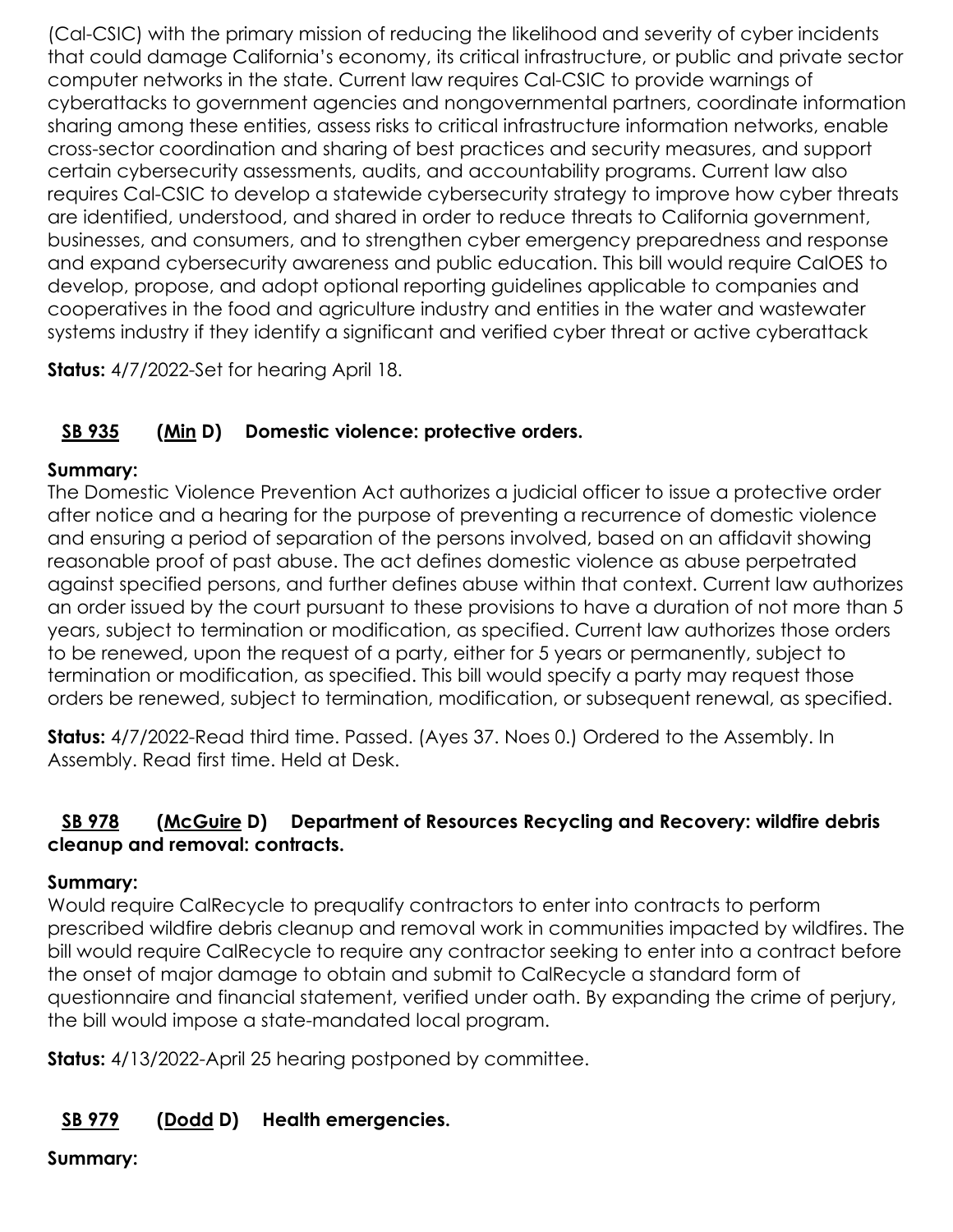Would authorize the State Department of Public Health to waive specified licensing requirements for health facilities during a state of emergency declared by the Governor or a health emergency declared by the State Public Health Officer.

**Status:** 4/6/2022-Set for hearing April 27.

# **[SB 993](https://ctweb.capitoltrack.com/public/publishbillinfo.aspx?bi=T%2flP%2f0GQxbmrULESbbiiTcnDuxmPZpPcbsj67YXh2JZjwSLmE9rq24rfQDFtWVIN) [\(Skinner](http://sd09.senate.ca.gov/) D) Victims and persons erroneously convicted.**

# **Summary:**

Would establish the Flexible Assistance for Survivors of Trauma Empowerment and Recovery (FASV) pilot grant program, to be administered by the Office of Emergency Services. The bill would require the office to establish a grant selection advisory committee to provide grants to qualifying community-based organizations to establish assistance funds to distribute in direct cash assistance to survivors of violence.

**Status:** 4/6/2022-Set for hearing April 26.

# **[SB 1001](https://ctweb.capitoltrack.com/public/publishbillinfo.aspx?bi=X%2bYA6FsEoeO0U5V9queq9%2fsXldalRFDGUgzMchz4BR9rUbkCTlIivRVmF9JDlan2) [\(Min](https://sd37.senate.ca.gov/) D) California Cybersecurity Integration Center: consumer protection: credit reporting.**

# **Summary:**

Current law establishes the California Cybersecurity Integration Center within the Office of Emergency Services, the primary mission of which is to reduce the likelihood and severity of cyber incidents that could damage California's economy, its critical infrastructure, or computer networks in the state. This bill would require the center, by December 31, 2023, to submit to the Legislature, as specified, a report on the feasibility and benefits of requiring credit reporting bureaus and lenders to implement new information security tactics that protect consumers from financial fraud, including requiring credit reporting bureaus or lenders to use multifactor authentication each time a new line of credit is opened or a credit report is accessed, and specified tactics related to using alternatives to social security numbers as authenticators.

**Status:** 4/7/2022-Set for hearing April 26.

# **[SB 1133](https://ctweb.capitoltrack.com/public/publishbillinfo.aspx?bi=4IaCuIcyIrscSNHA%2fGMgxi3aX1z2UewfhU6a3GCzRQFqV7mPTNr4MkkKBbeusUMn) [\(Archuleta](http://sd32.senate.ca.gov/) D) Price gouging: state of emergency.**

# **Summary:**

Would, for a state of emergency or local emergency that has been in effect for a year or more, make application of specified provisions contingent upon any proclamation of a state of emergency or declaration of local emergency including specific findings that the emergency has caused, or will continue to cause, abnormal disruptions of the housing market necessitating the application of these provisions to prevent excessive and unjustified increases in rental prices. The bill would require the Office of Emergency Services to post all applicable proclamations and declarations on its website, and would specify that these provisions would not be enforceable until the proclamation or declaration is posted on the office's website. The bill would also exclude housing that was issued a certificate of occupancy for residential use within the 3 months preceding a proclamation of a state of emergency or declaration of local emergency or within the duration of the proclamation or declaration.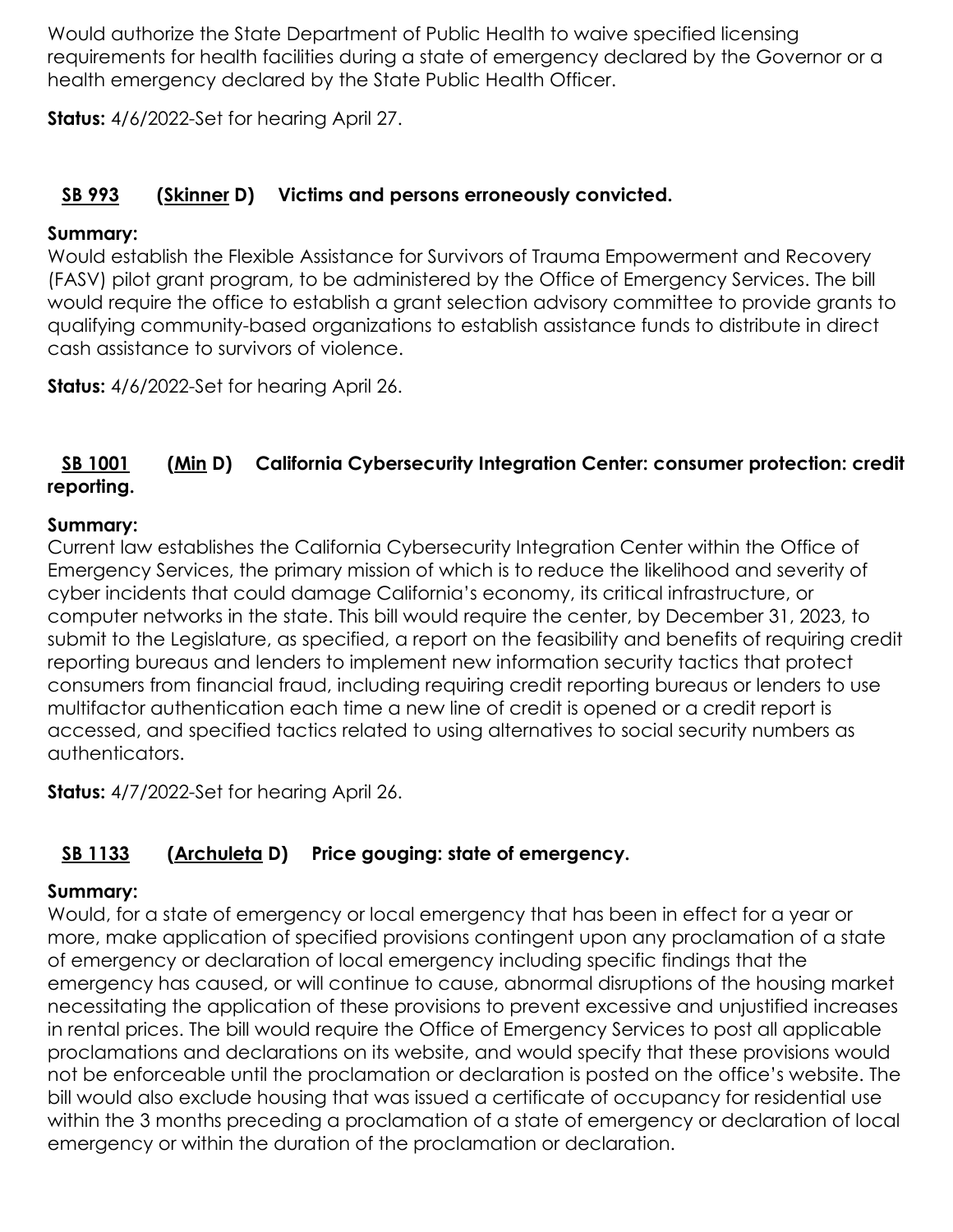# **[SB 1235](https://ctweb.capitoltrack.com/public/publishbillinfo.aspx?bi=3CpGNK9UxUAbFC0v8Yu3t46dJw5qboydZ%2bBSPODR9yyvStFdJuprCS0koE4XhQij) [\(Borgeas](https://borgeas.cssrc.us/) R) Air pollution: portable equipment: emergency events.**

# **Summary:**

Would codify the State Air Resources Board's regulation authorizing portable equipment to be operated during an emergency event, as defined above, and would also authorize portable equipment to be operated during a public safety power shut-off event. The bill would define "public safety power shut-off event," in part, as a planned power outage undertaken by an electrical corporation to reduce the risk of wildfires caused by utility equipment.

**Status:** 4/13/2022-April 25 hearing postponed by committee.

# **[SB 1264](https://ctweb.capitoltrack.com/public/publishbillinfo.aspx?bi=IGkcy8En%2bFg81iiJqlLQhRGcpwqK3Qn349AtuDD4I7%2bcMxYCxoCd0VLrnJyyFXGh) [\(Dahle](https://dahle.cssrc.us/) R) Property Assessed Clean Energy program: wildfire safety improvements.**

#### **Summary:**

Current law authorizes a legislative body of any public agency, defined to mean a city, county, or city and county, that has accepted the designation of very high fire hazard severity zone to designate an area for voluntary contractual assessments to finance the installation of wildfire safety improvements, as defined, that are permanently fixed to existing real property. Current law requires a legislative body that wants to establish a voluntary contractual assessment program relating to wildfire safety improvements to make specified determinations by adopting a resolution as generally required by the PACE program. This bill would instead authorize specified public agencies to enter into voluntary contractual assessments with property owners to finance the installation of wildfire safety improvements, as defined, that are permanently fixed to real property, and would repeal the requirement that the improvement be fixed to existing real property.

**Status:** 3/2/2022-Referred to Committee on GOVERNANCE & FINANCE.

# **[SB 1368](https://ctweb.capitoltrack.com/public/publishbillinfo.aspx?bi=ser7pV%2fP9zOc6HVy%2b1Co6tlXJ%2fLRblT61SZhpsoZZMSINeYYHFsuqZ0O%2fFW1X9%2be) [\(Dahle](https://dahle.cssrc.us/) R) State of emergency: termination after 45 days: extension by the Legislature.**

#### **Summary:**

Would require a state of emergency to terminate 45 days after the Governor's proclamation of the state of emergency unless the Legislature extends it by a concurrent resolution.

**Status:** 3/9/2022-Referred to Committee on GOVERNMENTAL ORGANIZATION.

# **[SB 1460](https://ctweb.capitoltrack.com/public/publishbillinfo.aspx?bi=IeeLyWXTyHWBAUmg6qPUpCv%2f6Su1ajHwquoyTdfWN1N18R8nT5LKj%2bdbmGwPNRmJ) [\(Rubio](http://sd22.senate.ca.gov/) D) California Earthquake Authority.**

# **Summary:**

Current law establishes the California Earthquake Authority (CEA), administered under the authority of the Insurance Commissioner and governed by a 3-member board, to transact insurance in this state as necessary to sell policies of basic residential earthquake insurance. Current law establishes a capital structure for the CEA, with several sources of financing. Current law generally makes all moneys and invested assets held in the California Earthquake Authority Fund, subject to specified restrictions, "available capital," which is the first source of